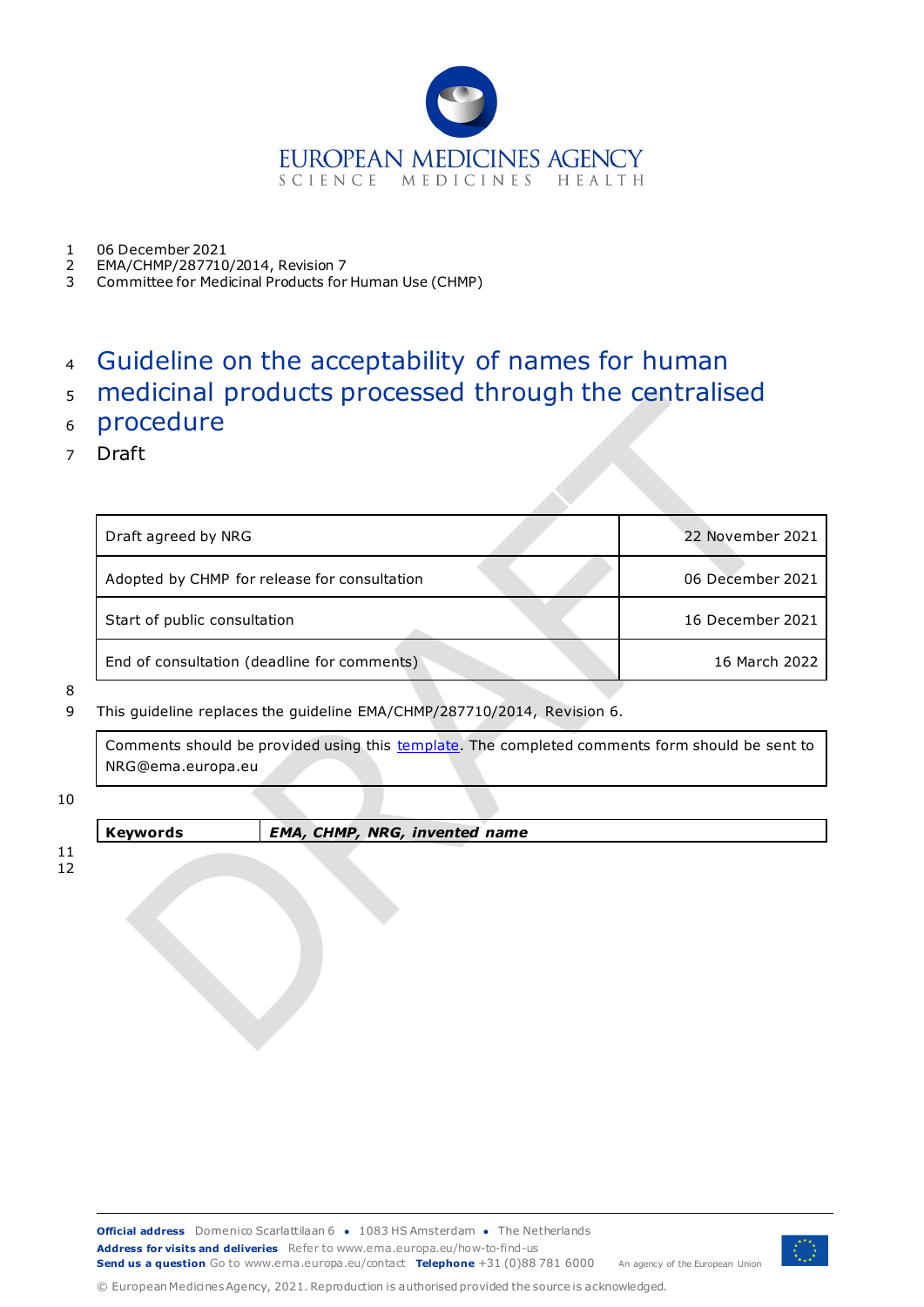# 13 Guideline on the acceptability of names for human

- medicinal products processed through the centralised
- 15 procedure

# **Table of contents**

| 17 |                                                                                          |
|----|------------------------------------------------------------------------------------------|
| 18 |                                                                                          |
| 19 |                                                                                          |
| 20 |                                                                                          |
| 21 | 4. Criteria applied when reviewing the acceptability of proposed (invented)              |
| 22 |                                                                                          |
| 23 | 4.1. Addressing safety concerns and other public health concerns in proposed (invented)  |
| 24 |                                                                                          |
| 25 | 4.2. Addressing international non-proprietary names' concerns in proposed invented names |
| 26 |                                                                                          |
| 27 | 4.3. Addressing product specific concerns in proposed (invented) names11                 |
| 28 | 5. Regulatory aspects related to the acceptability of proposed (invented)                |
| 29 |                                                                                          |
| 30 | 6. EMA procedure for checking proposed (invented) names 13                               |
| 31 | 6.1. Submission of the (invented) name request by the applicant/MAH14                    |
| 32 |                                                                                          |
| 33 |                                                                                          |
| 34 |                                                                                          |
| 35 |                                                                                          |
| 36 |                                                                                          |
| 37 |                                                                                          |
| 38 |                                                                                          |
| 39 |                                                                                          |
| 40 |                                                                                          |
| 41 |                                                                                          |
| 42 |                                                                                          |
| 43 |                                                                                          |
| 44 |                                                                                          |
| 45 |                                                                                          |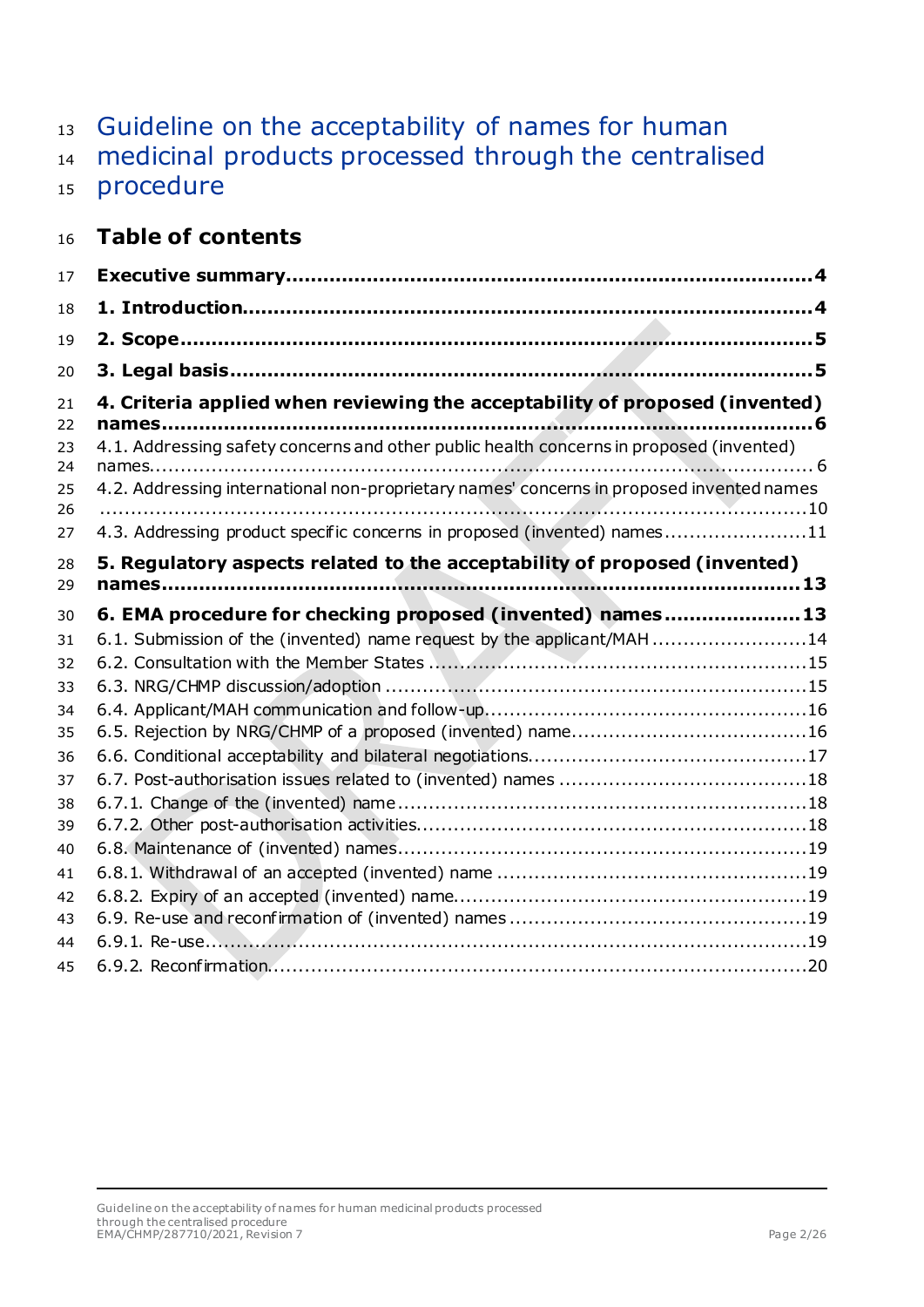|    | 49 Appendix 1 - Additional attributes to assist in determining the degree of |  |
|----|------------------------------------------------------------------------------|--|
| 51 | Appendix 2 - NRG checklist for assessment of objections on the basis of      |  |
|    |                                                                              |  |

- 
- 
-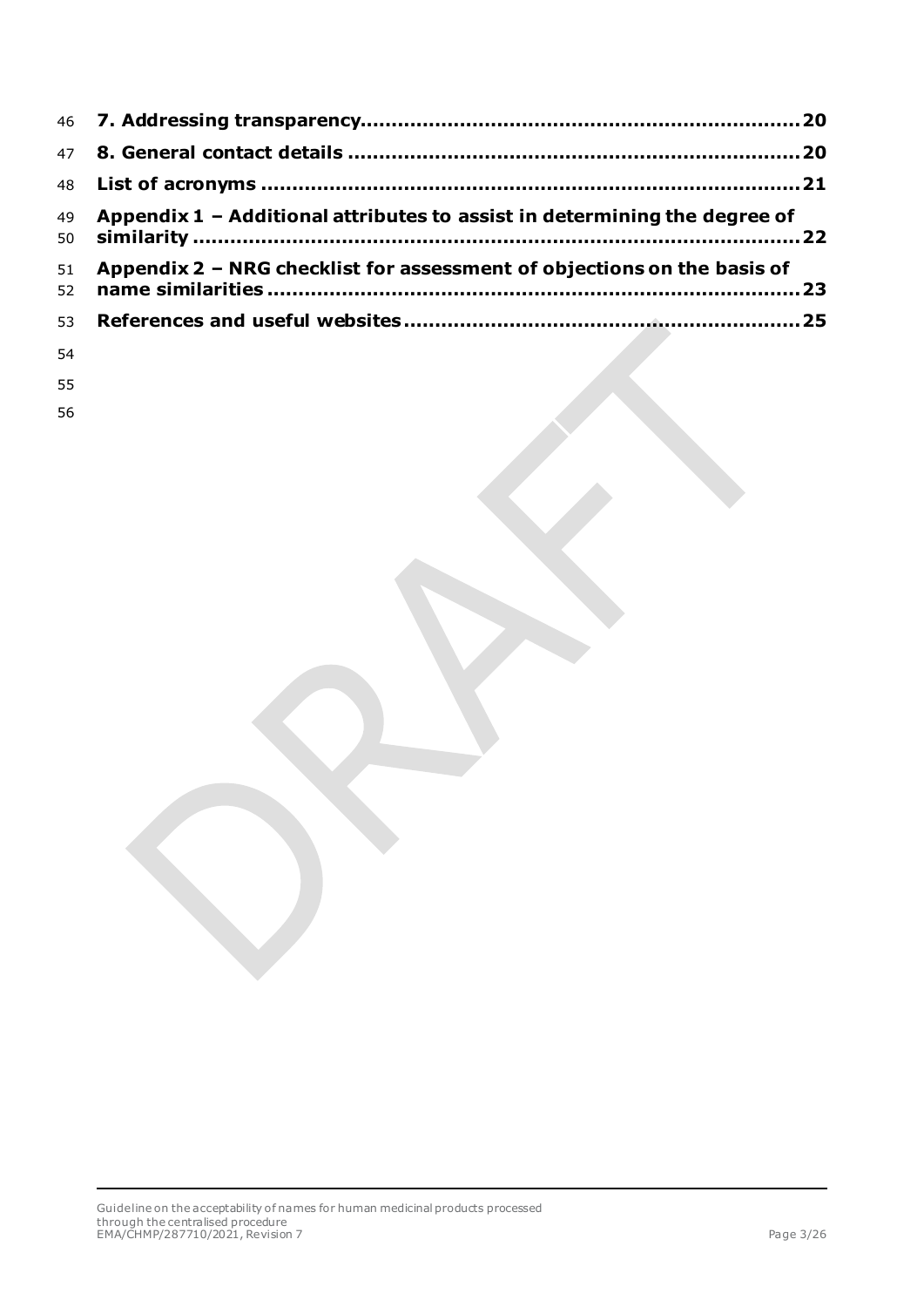## <span id="page-3-0"></span>**Executive summary**

Based on the experience gathered by the Name Review Group (NRG) since the last revision of the

 guideline in May 2014, it became apparent that some areas of the guideline would benefit from further 60 clarifications, in particular with regards to the requirements for acceptability of proposed (invented)<sup>[1](#page-3-2)</sup>

names of medicinal products processed through the centralised procedure.

62 This  $7<sup>th</sup>$  update of the quideline further clarifies specific aspects of the criteria applied to address safety and public health concerns, international non-proprietary names issues and product-specific concerns in proposed (invented) names. This update also provides further information on the conditional acceptability of invented names and the process for bilateral negotiations, and proposes changes to the

duration of the validity of an (invented) name and the review process of the NRG.

# <span id="page-3-1"></span>**1. Introduction**

A Community marketing authorisation (MA) is valid throughout the European Union and the (invented)

name of the medicinal product is an integral part of the authorisation. In accordance with Article 6 of

Regulation (EC) No 726/2004, *"each application for the authorisation of a medicinal product (…),* 

*otherwise than in exceptional cases relating to the application of the law on trade marks, shall include* 

*the use of a single name for the medicinal product."*

The centralised procedure therefore requires one single (invented) name for the medicinal product to

be authorised. However, in exceptional cases, where the proposed trade mark has been cancelled,

opposed or objected to under trade mark law in a Member State, the Commission may accept the

existence of more than one name for a single product, in order not to disadvantage patients and their

access to the concerned medicinal product in that Member State. To obtain such derogation, the

marketing-authorisation holder (MAH) shall provide enough evidence of its failed efforts. Should

derogation be granted, it will not affect the legal obligations throughout the Community and shall not

81 be used to introduce any partitioning of the European market, i.e. to restrict or prevent the free

movement of concerned medicinal product. It is reminded that the MAH/applicant must liaise directly

with the European Commission to obtain derogation in writing.

84 Although it is not mandatory under European Union legislation, in practice, many companies

 submitting marketing authorisation applications (MAA) under the centralised procedure wish to use invented names for their medicinal products.

According to Article 1(20) of Directive 2001/83/EC, it should be noted that the name of the medicinal

product *"may be either an invented name not liable to confusion with the common name, or a common* 

*name or scientific name accompanied by a trade mark or the name of the marketing authorisation* 

*holder"* (see section 4.3.6). It is also understood by legislation that a common name is, according to

Article 1(21) of Directive 2001/83/EC, as amended*, "The international non-proprietary name (INN)* 

*recommended by the World Health Organization, or, if one does not exist, the usual common name."*

- According to the Article 4 of Council Regulation (EC) No 207/2009 on the Community trade mark, a
- trade mark may consist *"of any signs capable of being represented graphically, particularly words,*
- <span id="page-3-2"></span>*including personal names, designs, letters, numerals, the shape of goods or of their packaging,*

Guideline on the acceptability of names for human medicinal products processed through the centralised procedure EMA/CHMP/287710/2021, Revision 7 Page 4/26

 In certain sections of this document reference is made to the terms '(invented) name', with the term 'invented' presented in brackets preceding the term 'name'. This format aims to cover two possible scenarios in terms of proposed names: a purely 'invented name'; and a 'name' which can be the combination of the INN together with the name of the MAH/applicant company or its trademark.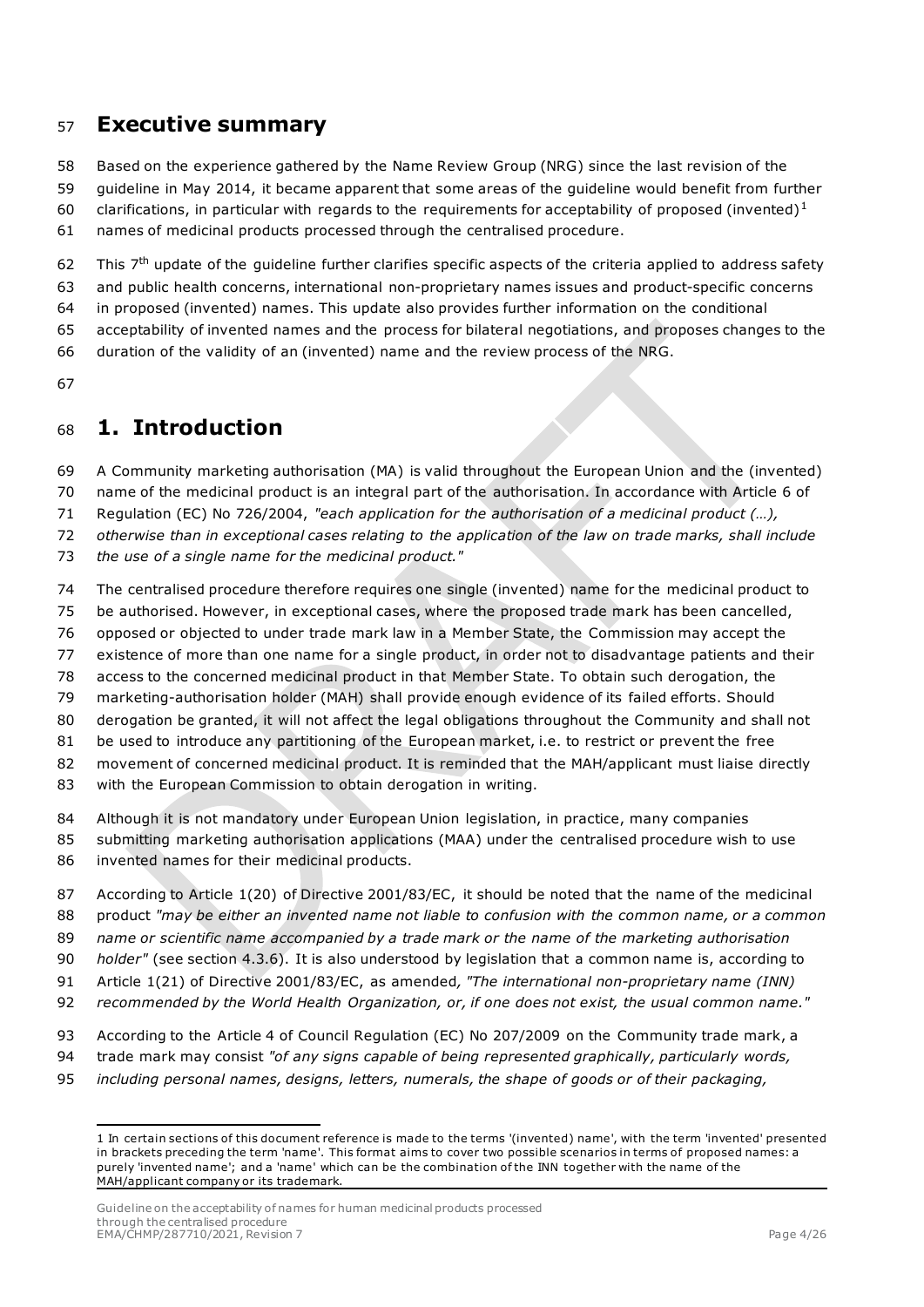- *provided that such signs are capable of distinguishing the goods or services of one undertaking from those of other undertakings."*
- The review of trademarks is outside the European Medicines Agency's (EMA) remit. The EMA will not
- take into consideration aspects of intellectual property rights/trademark registration within its review
- for the acceptability of a proposed (invented) name. The applicant/MAH is sole responsible for checking
- all legal requirements and criteria for trademark registration and ownership prior to submission to the
- NRG. The applicant/MAH will need to contact directly the appropriate authorities to apply for a
- trademark registration.
- The checking of the proposed (invented) name is part of the EMA's role in evaluating the safety of
- medicinal products within the authorisation procedure, as the proposed (invented) name(s) could
- create a public-health concern or potential safety risk. This objective is captured in the Good practice
- guide on risk minimisation and prevention of medication errors which highlights that '*careful*
- *consideration should be given to the name and pharmaceutical design of a medicinal product*
- *(including its type of dosage form, appearance and other formulation characteristics, packaging and*
- *labelling) in order to minimise the risk of mix-ups between different products*'. The NRG performs this
- evaluation on the basis of best available evidence and research.
- Although the review of names for medical devices and food supplements does not fall within the remit
- of the NRG, applicants are encouraged to give due consideration to possible confusion between
- medicinal products names and the names of such other products.
- Proposals for invented names, as well as for names presented under the construction 'INN + company
- name/trademark', will be subject to EMA review. The latter case is not a default option in case no
- invented name for a specific product is accepted by the NRG. The 'INN + company name/trademark'
- option must also be submitted for review by the NRG (see section 6.4).
- All information sent by applicants/MAHs in relation to (invented) names is considered confidential and
- all parties involved in the review of names within the centralised procedure are bound by the EMA's
- confidentiality policy and their own National or Authority rules of confidentiality.
- 

## <span id="page-4-0"></span>**2. Scope**

- The scope of this guideline is to provide information on the overall procedure for submitting and
- reviewing the acceptability of proposed (invented) names for human medicinal products processed
- through the centralised procedure, as well as detailed guidance on the criteria applied by the NRG
- when reviewing the acceptability of names.
- The main aim is to promote patient safety as an essential principle.
- 

## <span id="page-4-1"></span>**3. Legal basis**

- This guideline has been developed in accordance with Article 6 of Regulation (EC) No 726/2004 and
- Article 1(20) of Directive 2001/83/EC, as amended, which require each authorisation application to
- include a single name not liable to confusion with the name of another medicinal product.
- The EMA has established a review process performed by the NRG to ensure that the provisions set out in Article 6 of Regulation (EC) No 726/2004 and Article 1(20) of Directive 2001/83/EC are adhered to.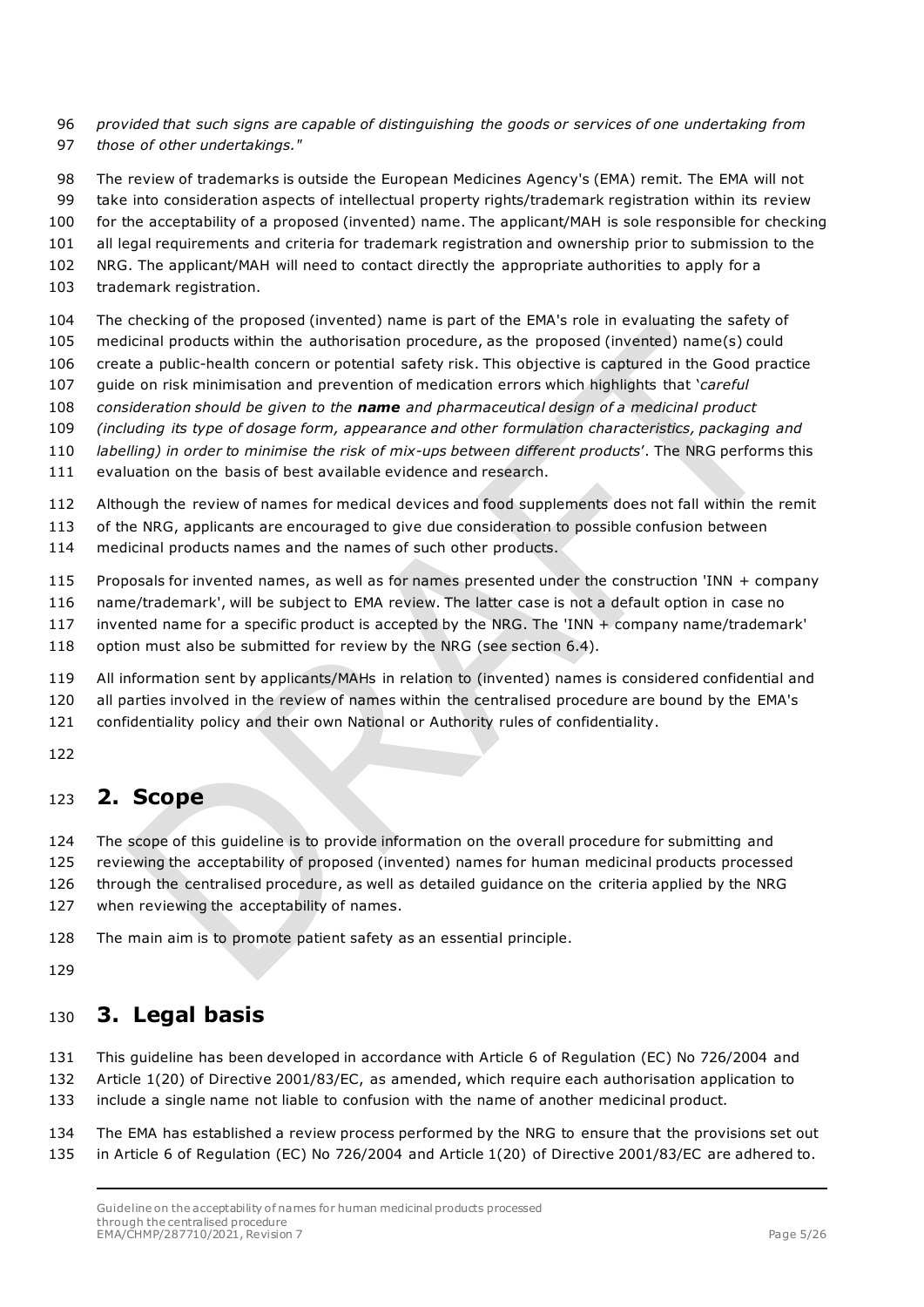# <span id="page-5-0"></span> **4. Criteria applied when reviewing the acceptability of proposed (invented) names**

 The following review criteria should be seen as general rules. The EMA may develop additional guidance on specific topics based on experience or newly identified safety concerns.

 When reviewing the acceptability of proposed (invented) names, the NRG applies criteria based on public health concerns and in particular with regard to safety (see sections 4.1 and 6).

The applicant/MAH should ensure that the proposed (invented) name complies with the criteria

outlined in this guideline before submitting a request to the EMA. To facilitate the review process,

applicants/MAHs are advised to submit all available supporting documentation as outlined in section

6.1. and the [NRG Application Form.](https://www.ema.europa.eu/en/documents/template-form/name-review-group-form_en.pdf)

### <span id="page-5-1"></span> *4.1 Addressing safety concerns and other public health concerns in proposed (invented) names*

| 149 | 4.1.1 The (invented) name of a medicinal product should not be liable to cause confusion in print, |
|-----|----------------------------------------------------------------------------------------------------|
| 150 | handwriting or speech with the (invented) name of another medicinal product. Examples of           |
| 151 | attributes to take into consideration in determining the degree of similarity of the proposed      |
| 152 | name are provided in Appendix 1.                                                                   |

- When assessing the potential for such confusion, at least the following aspects are considered:
- 154 The indication(s);
- The intended patient population. Aspects which could influence the selection of the correct product such as training, literacy, comorbidities, vision, hearing, memory, disease state, mental clarity, etc should be considered;
- 158 The intended Health Care Professionals (HCP);
- 159 The pharmaceutical form(s);
- 160 The route(s) of administration;
- 161 The strength(s);
- Complexity of product handling (instructions for use) and environmental aspects which may impact the correct use, e.g. storage of the product, technologies used, previous medication errors, standard guidelines for HCPs etc;
- 165 The setting for prescription, dispensing, preparation (if applicable) and use/administration;
- 166 The existence of controls, i.e. procedures involved in the prescribing, dispensing, preparation or administration which may reduce the risk of a medication error. Examples of such procedures could be specialised prescriptions in the HIV/oncology setting, reconstitution steps for powder preparations, therapeutic patient education in chronic disease settings, highly specialised manufacturing and/or personalised processes for handling of advanced therapy medicinal products or radiopharmaceuticals.
- 172 The legal status/classification for supply:
- 
- 173 Medicinal product subject to medical (special and/or restricted) prescription;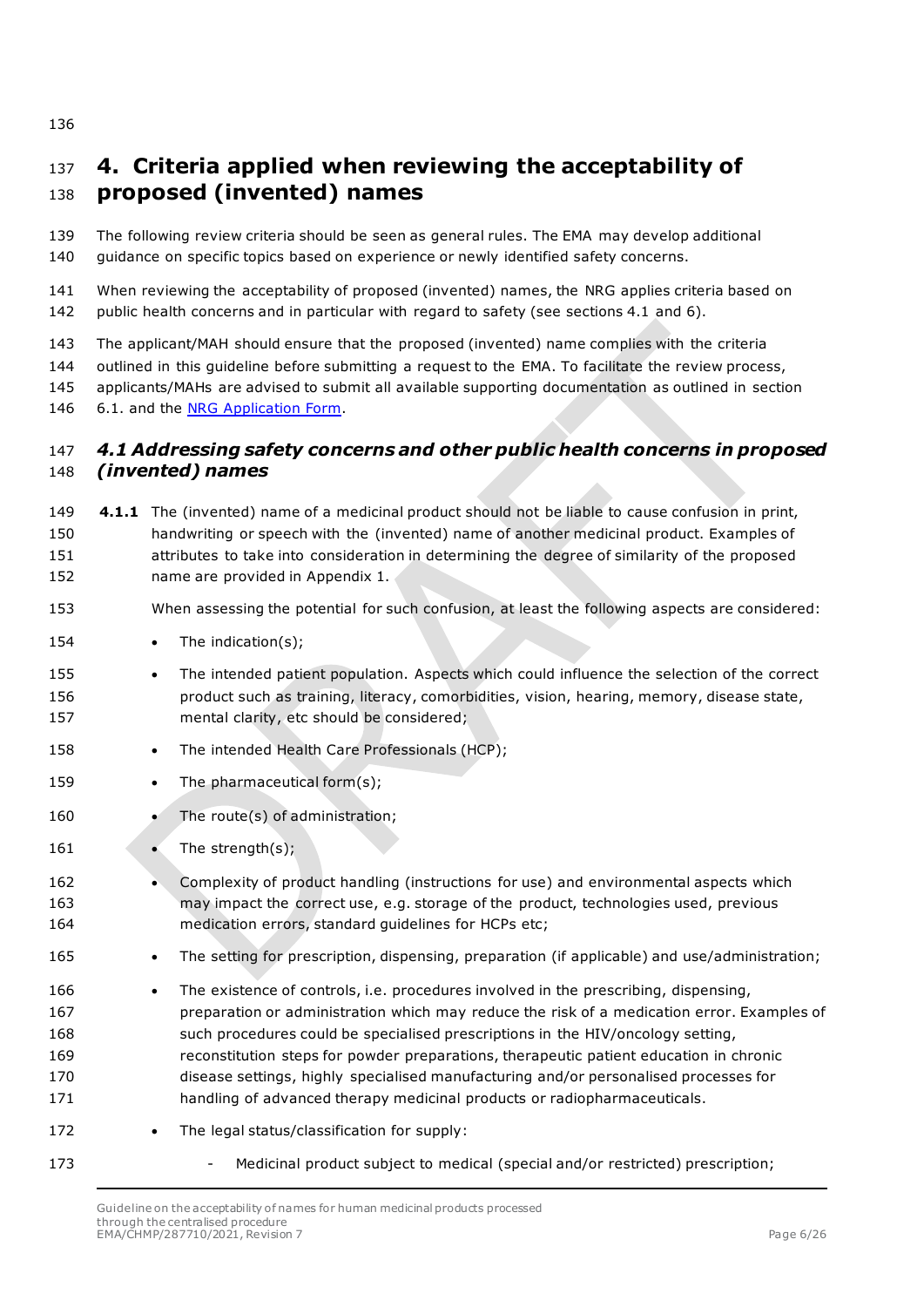- 174 Medicinal product not subject to medical prescription;
- (Potential) New pharmaceutical forms, routes of administration and/or strengths for the medicinal product concerned, as appropriate.
- The degree of similarity *versus* the potential for harm to the patient in case of mix-up.
- **4.1.2.** It should be noted that the NRG will consider potential for confusion of proposed (invented) names with the (invented) names of authorised, suspended and revoked/withdrawn medicinal products in the different Member States according to the relevant national legislation 181 regardless of the route of authorisation.
- When considering the potential for confusion with the name of a withdrawn/revoked medicinal product, a period of 5 years should have, in principle, elapsed after the official invalidity of the MA. This period could be reduced if it can reasonably be justified by the applicant/MAH, or extended in the case of withdrawal due to serious safety concerns, at the discretion of the NRG. In making these decisions the NRG may also take into account other aspects such as the existence of online information regarding the withdrawn medicinal product.
- **4.1.3.** Additionally, the NRG will also consider proposed (invented) names which have been already accepted either by the NRG in the context of the centralised procedure or by a national competent authority (NCA) in any other procedure at national level.
- If the risk of confusion is identified only with the invented name of a pending MAA (i.e. ongoing MA evaluation or MA in pre-submission stage), the proposed (invented) name will be 193 conditionally accepted. Due to the fact that the objection is not endorsed with the name of an authorised medicinal product, and hence the risk of confusion cannot be confirmed, the applicant may use the proposed invented name for their MA application. However, only the application which is granted a MA first may retain the (invented) name. Once the first MA is granted, the second contending name will become rejected (see section 6.6).
- **4.1.4.** The NRG also considers potential safety concerns and other public health concerns associated 199 to the re-use of identical (invented) names. Specific assessment criteria applied by the NRG is described in section 6.9.
- **4.1.5.** The (invented) name of a medicinal product should not include the full invented name of another medicinal product.
- **4.1.6.** In some cases, even though two invented names do not share the same letters in the same order, the NRG may consider that the potential confusion is related to the way the human brain perceives them; this is considered as a *cognitive error* associated to at least a medium degree of similarity in print, speech and handwriting.
- **4.1.7.** The (invented) name of a medicinal product should not convey misleading therapeutic connotations.
- The NRG takes due consideration to the inclusion of elements related to the therapeutic indication and/or mechanism of action of the medicinal product in the invented name, with the aim of ensuring that it does not convey inaccurate claims in these regards (see section 4.1.8). Applicants should consider the future life-cycle of the medicinal product, and post-authorisation changes which may lead to discrepancies between the product profile and the invented name.
- **4.1.8** The (invented) name of a medicinal product should not convey a promotional message. An (invented) name is considered promotional if it is overly fanciful, so as to misleadingly imply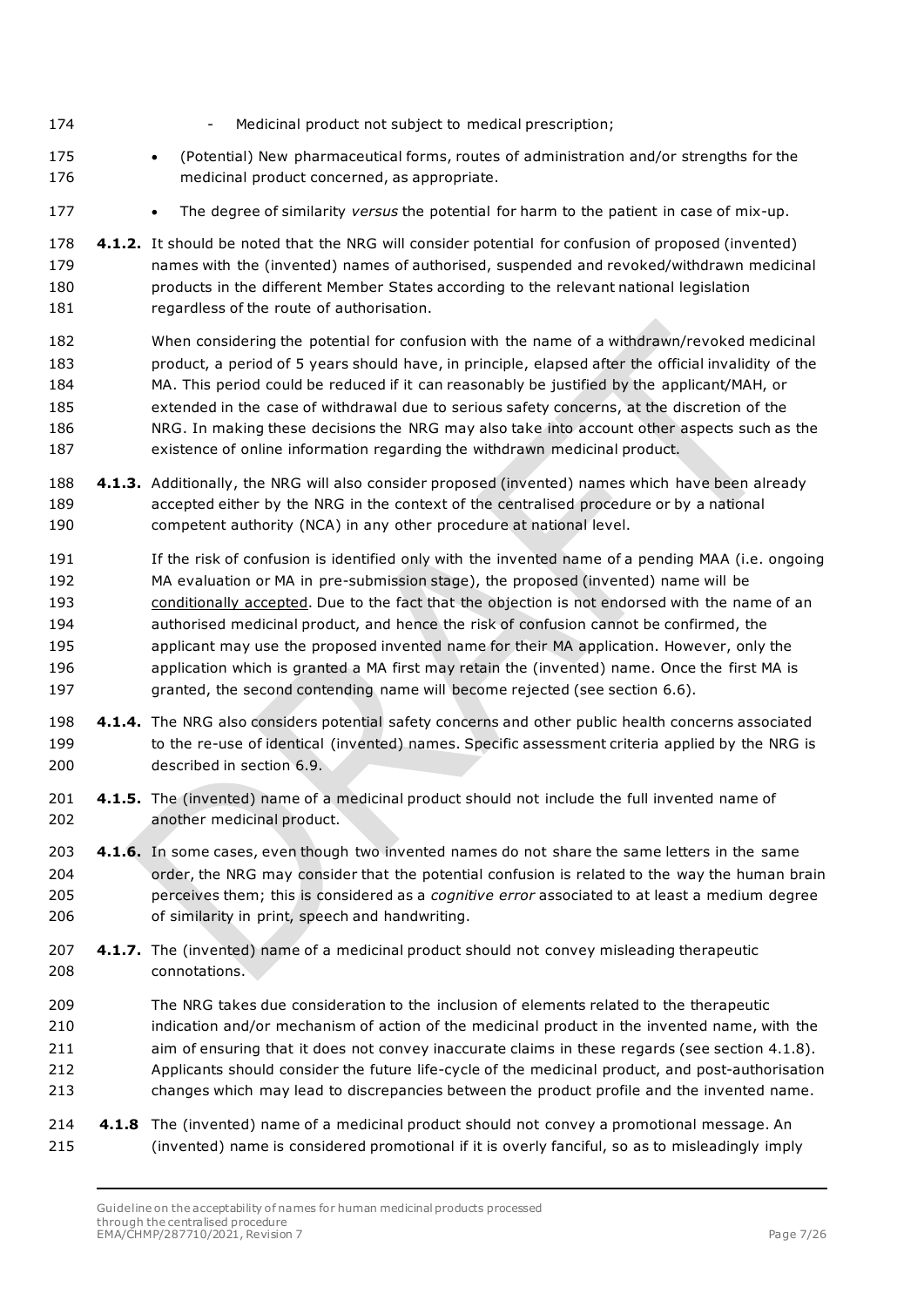- unsubstantiated unique effectiveness, composition or superiority claims, if it overstates the product efficacy, minimises the risk or broadens the product indications.
- The (invented) name should not trivialise the use of the medicinal product.

 Moreover, when names are composed by the INN or common name/scientific name followed by name of the MAH/applicant they should equally not be misleading or promotional in any of the EU/EEA languages. The trend to create MAH names variations with positive connotations should be avoided, and MAH name should not be ambiguous.

- **4.1.9** The (invented) name of a medicinal product should not be misleading with respect to the pharmaceutical connotations such as the qualitative or quantitative composition, or the pharmaceutical form.
- The NRG gives due consideration to the inclusion of these aspects in the invented name. Applicants should consider the future life-cycle of the medicinal product, and post-authorisation changes which may lead to discrepancies between the product profile and the invented name.
- **4.1.10.** The NRG may also object to invented names which are similar or allude to the name of pharmaceutical companies, if they are thought to be misleading in regards to the MAH of the product or cause confusion at the level of product information.
- **4.1.11** The inclusion of a common umbrella segment (e.g. part of the name of the sponsor) within the invented names of different medicinal products is not acceptable as it creates a link which may lead to confusion and medication errors. The use of an umbrella segment, unless the portion used is significant and evident when the name is considered as a whole, may however, be accepted the first time it is proposed for an invented name. The NRG will not accept the use of 237 the same segment in a second instance.
- **4.1.12** Applicants should consider the phonetic characteristics of an invented name and the potential difficulties in pronunciation in the different EU official languages. The use of repeated vowels or consonants may create such difficulties, which, if considered sufficiently severe, may result in the rejection of the invented name on the grounds of potential confusion at the level of the correct identification of the medicinal product. Furthermore, the use of repeated vowels or consonants in the prefix of the invented name should in principle be avoided to ensure the correct identification of the product in electronic systems.
- Very short invented names composed of, for instance, a string of vowels or consonants may be inappropriate to identify medicinal products in certain Member States. In addition, applicants should give due consideration to any other element which may hamper readability and identification of the product.
- Applicants are encouraged to provide evidence to support the ease of pronunciation of those invented names which may be particularly challenging from a reading/pronunciation stand-point in different groups of Member State languages.
- **4.1.13** The use of qualifiers/abbreviations by letters as part of the invented name should in principle be acceptable. Applicants should provide in all cases an explanation on the inclusion of the qualifier.
- Applicants, however, should refrain from using symbols, dose designations, and medical abbreviations commonly used for prescription communication in their proposed invented name because their inclusion could inadvertently introduce a source of error.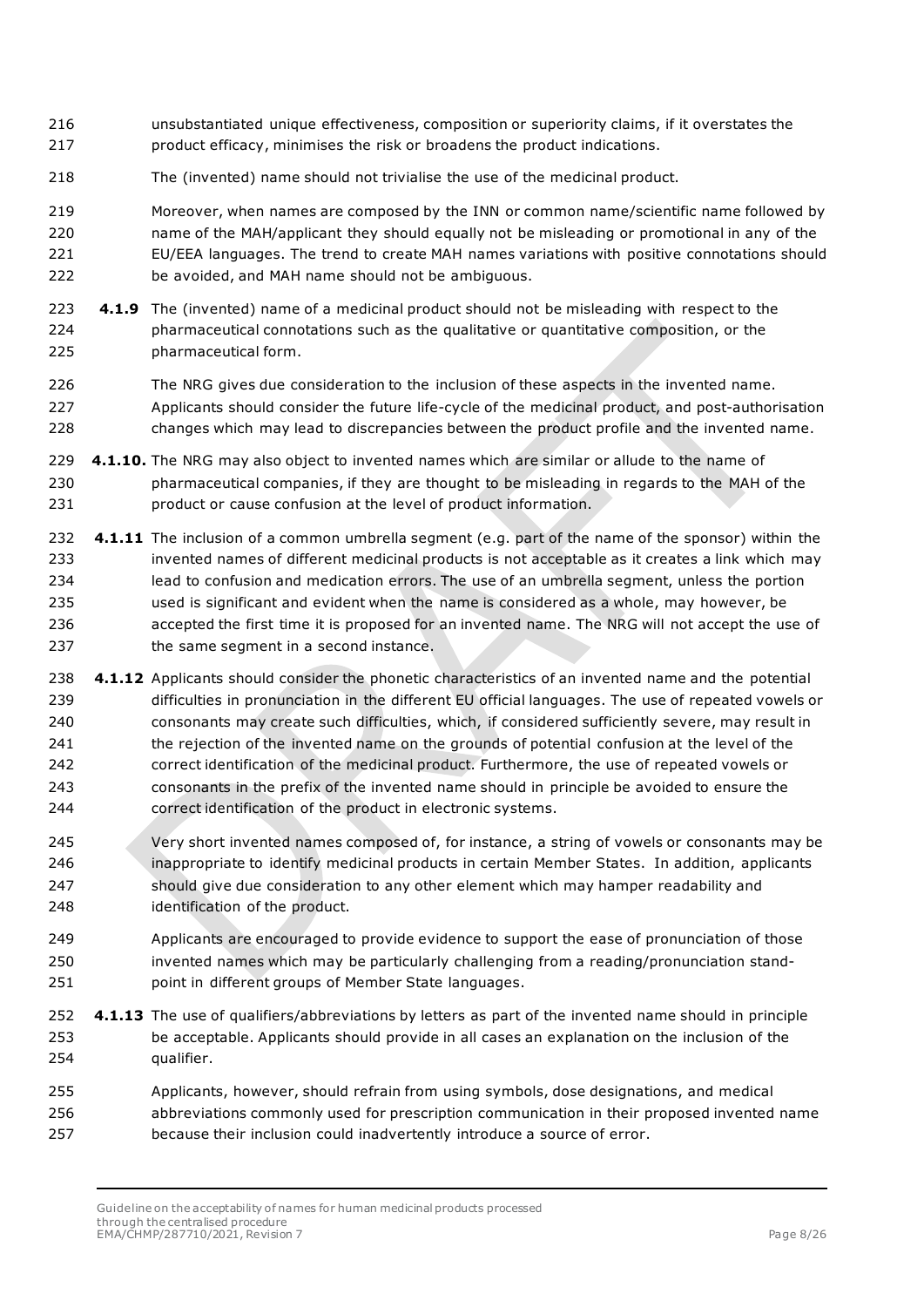- The NRG recommends applicants/MAHs not to propose qualifiers consisting of a single letter or number(s) (Arabic and Roman), because they may be confused with the strength and/or posology of the medicinal product. However, the use of numbers may in certain cases be acceptable, e.g. vaccines (see section 4.3.1).
- (Invented) names and qualifiers should always be separated by a space.
- In reviewing the acceptability of a qualifier, the NRG will consider its potential added benefit *versus* the potential risk to public health, taking into account the following points:
- Whether the qualifier provides further information on characteristics of the medicinal product (e.g. duration of action, devices, route of administration, composition, patient population) without being misleading, or provides for a differentiation, which may help HCPs and/or patients to prescribe/select the appropriate medicinal product.
- 269 The applicability and use of the qualifier across all European languages. Qualifiers should not require translation to provide further information in the respective EU Member States. 271 In some justified circumstances, however, translation may be accepted to ensure the safe use of the medicinal product, e.g. qualifiers for COVID-19 vaccine variants.
- 273 The potential risk resulting from more complex names, adversely affecting the ability to identify unambiguously a medicinal product.
- **4.1.14** When an (invented) name of a medicinal product is accompanied by a device name, the (invented) name should not be liable to cause confusion in print, speech or handwriting with the name of another medicinal product. The device name will not be considered as contributing 278 to this differentiation except in exceptional circumstances.
- In the context of post-authorisation activities, when a new device is introduced which needs to be differentiated from the existing one, it will not be considered as part of the invented name. In these cases the device name will be placed immediately after the strength of the product, thereby allowing for differentiation of the presentations without jeopardising the single name principle (see section 5).
- **4.1.15** The (invented) name of a medicinal product should not be offensive or have an inappropriate connotation in any of the official EU languages.
- **4.1.16** The invented name of a medicinal product should not be comprised wholly of initial letters (acronyms) or code numbers nor include punctuation marks.
- **4.1.17** The importance of other elements such as labelling and pack design should be taken into consideration as contributing factors for the safe use of a medicinal product.
- The following are examples where labelling and pack design may play a role in the final decision of acceptability of (invented) names:
- The actual display of an invented name in the printed material may increase the level of similarity between two invented names or may convey a misleading connotation.
- The labelling and pack design may support the meaning of a qualifier which otherwise would have been rejected.
- When creating invented names the size limitations of the outer/immediate containers should be taken into consideration by the applicant prior to submission. The NRG may reject names if there are considered too long to be accommodated on very small containers.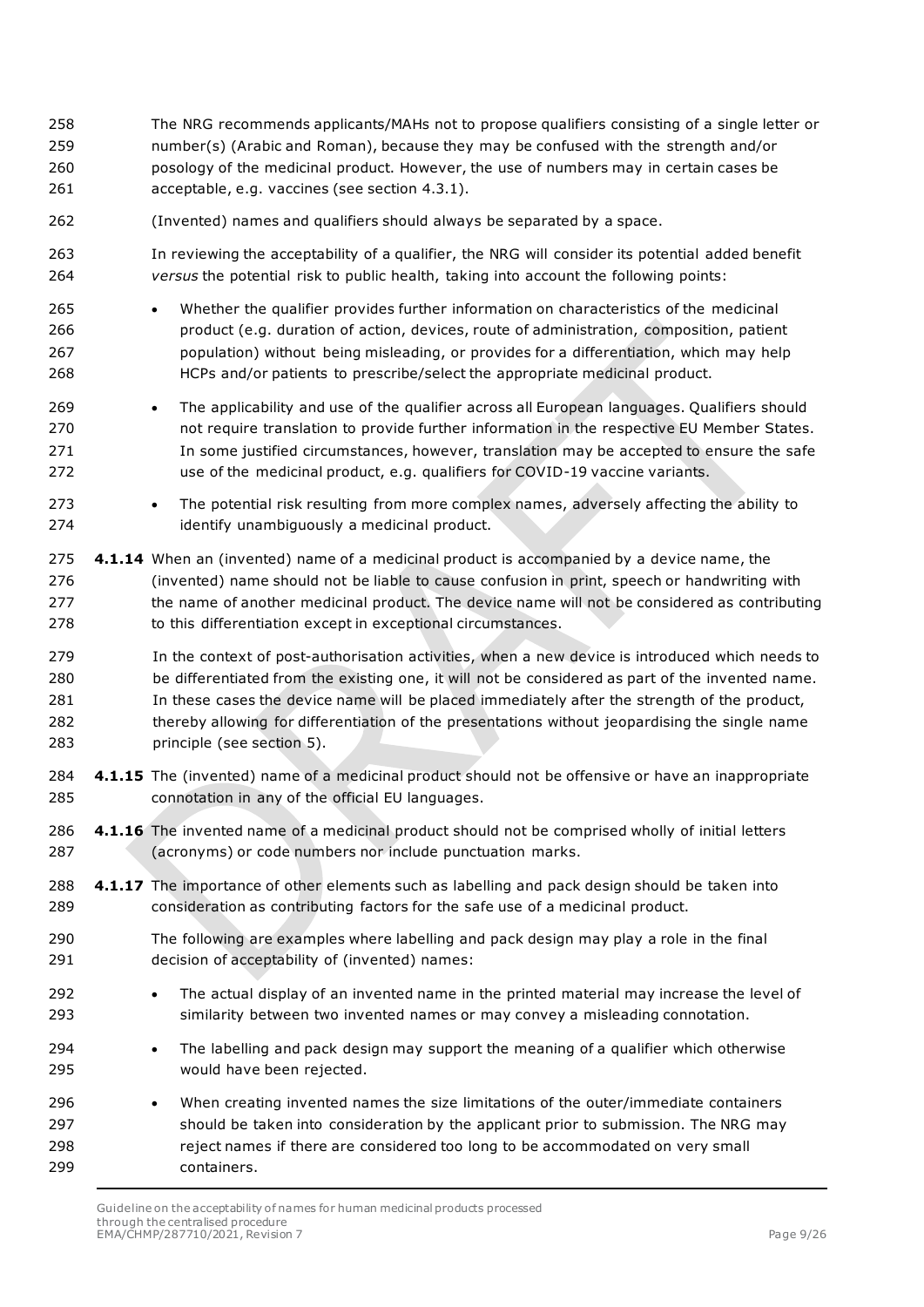- When the (invented) name is deemed similar to another (invented) name belonging to the same applicant or MAH.
- These aspects will be further discussed at the time of the review of mock-ups, and may be referred back to the NRG during the MAA evaluation.
- Applicants should take due consideration to aspects related to the naming and labelling in line with the Guideline on the readability of the labelling and package leaflet of medicinal products for human use.
- **4.1.18** Applicants should inform the NRG if the proposed (invented) name has been approved in another region for the same active substance, but with a different profile, as the potential for conflicting information about the product on the internet may lead to confusion and potential off label use. This information should be provided as part of the name application.

### <span id="page-9-0"></span> *4.2 Addressing international non-proprietary names' concerns in proposed invented names*

- According to Article 1(20) of Directive 2001/83/EC, *"… an invented name shall not be liable to*
- *confusion with the common name…".* Furthermore, when proposing an invented name,
- applicant(s)/MAH(s) are advised to take into consideration World Health Organisation (WHO) resolution
- (WHA46.19), where appropriate, i.e. *"It would therefore be appreciated if invented names were not*
- *derived from international non-proprietary names (INNs) and if INN stems were not used in invented names".*
- Two types of INN issues could be considered, i.e. a potential similarity with its own or different INN or the inclusion of an INN stem into the proposed invented name(s) (see Stem Book 2018).
- When reviewing INN similarity, the NRG makes use of a 50% similarity rule to support its decision-
- making, with the aim of identifying cases where 50% or more of the proposed invented name is made
- up of INN parts, and/or 50% or more of the INN is included in the proposed invented name. The Group
- checks for shared letter-strings and their sequence, and whether the proposed invented name contains
- an INN stem for the same or different pharmacological/chemical trait. On the basis of these
- considerations the NRG discusses each proposal on a case by case basis.
- When reviewing similarity to INN, phonetic similarities such as 'y' and 'i' may also play a role in the decision of the NRG, see Appendix 1 for further examples.
- The applicant/MAH is strongly advised to review INN similarity (proposed, recommended or revised
- INNs) and/or INN stem inclusion before requesting that the proposed (invented) name(s) be considered for a medicinal product.
- The NRG will review the above cases on the basis of WHO World Health Assembly resolution
- (WHA46.19) on protection of INNs/INN stems to prevent any potential risk of confusion between invented names and common names.
- Where the applicant/MAH wishes to use the INN or common name/scientific name, together with the name of the MAH/applicant or a trademark, instead of the invented name, they should take into account the following rules:
- 338 If an INN recommended by the WHO exists for the active moiety, it should be used within the name of the medicinal product exactly as published, without omissions or abbreviations. All the linguistic versions of the INN, including translations officially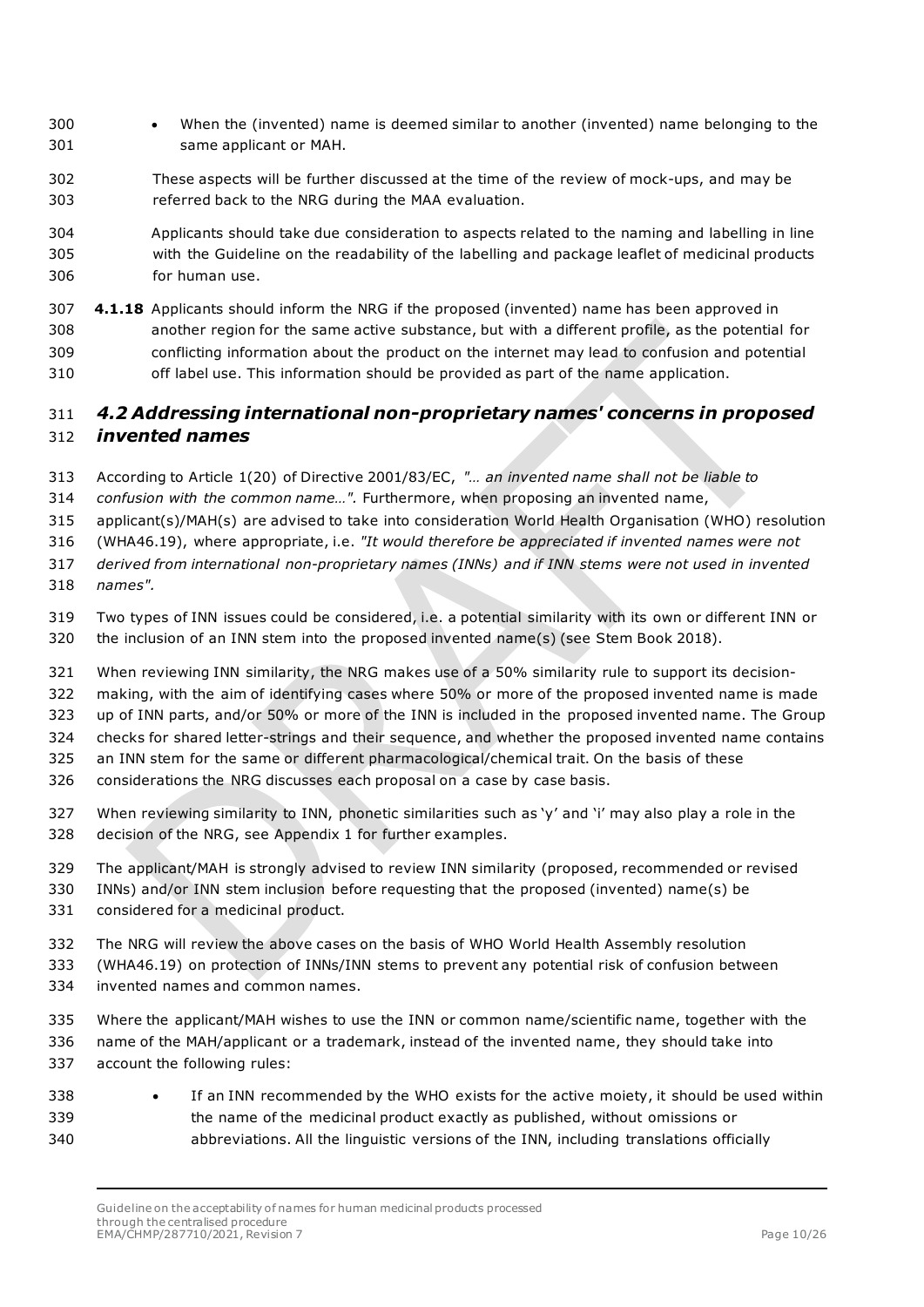| 341<br>342                             |           | recognised at the national level, shall be considered to be the same name. If one does<br>not exist, the usual common name should be used.                                                                                                                                                                                                                                                                                                                                                    |
|----------------------------------------|-----------|-----------------------------------------------------------------------------------------------------------------------------------------------------------------------------------------------------------------------------------------------------------------------------------------------------------------------------------------------------------------------------------------------------------------------------------------------------------------------------------------------|
| 343<br>344                             | ٠         | The applicant/MAH should inform the NRG of any revisions to already recommended INNs<br>which may have an impact on the outcome of the NRG review.                                                                                                                                                                                                                                                                                                                                            |
| 345<br>346<br>347                      |           | In the case of generics, when using an INN/common name + MAH/trademark structure,<br>the order of the active substances should be aligned with that of the reference medicinal<br>product.                                                                                                                                                                                                                                                                                                    |
| 348<br>349<br>350                      | ٠         | If a Modified INN (INNM) recommended by the WHO exists for the active moiety, it<br>should be used within the name of the medicinal product exactly as published without<br>omissions or abbreviations.                                                                                                                                                                                                                                                                                       |
| 351<br>352<br>353<br>354               | $\bullet$ | In the case of established active substances where the strength has traditionally been<br>expressed on the basis of an unpublished INNM instead of the WHO recommended INN,<br>the unpublished INNM shall be used if the applicant/MAH can justify the extensive and<br>well-known use of the INNM versus the recommended INN.                                                                                                                                                                |
| 355<br>356                             | $\bullet$ | The 'name of the MAH' within the name should correspond to all or part of the official<br>name of the MAH as presented in the proof of establishment of the applicant/MAH.                                                                                                                                                                                                                                                                                                                    |
| 357<br>358<br>359                      | ٠         | The 'name of the MAH' cannot be an acronym, unless it is a company trademark<br>registered as such, which clearly refers to and helps identify the applicant/MAH. The<br>applicant should be able to confirm ownership of this trademark (see section 1).                                                                                                                                                                                                                                     |
| 360<br>361<br>362                      | $\bullet$ | The use of such acronyms should not convey promotional or inappropriate connotation<br>with respect to the use of the active substance in the context of the proposed therapeutic<br>indication (see section 4.1.8).                                                                                                                                                                                                                                                                          |
| 363<br>364<br>365<br>366               | ٠         | For consistency reasons, ease in prescription by healthcare professionals and database<br>entries, punctuation marks in between the INN and the name of the MAH/trademark are<br>not acceptable (with the exception of fixed combinations, where multiple INNs should be<br>clearly separated by a forward slash '/').                                                                                                                                                                        |
| 367<br>368<br>369<br>370<br>371<br>372 |           | The proposed (invented) name cannot be a mixture of legally available options: in<br>accordance with Article 1(20) of Directive 2001/83/EC, the name of a medicinal product<br>should either be an invented name or the common name accompanied by a trademark or<br>the name of the MAH. Therefore, the use of combined structures such as acronyms or<br>abbreviations together with part of the MAH name cannot be considered as part of the<br>official name of the MAH.                  |
| 373<br>374<br>375<br>376<br>377        |           | 'INN/common name + MAH/trademark' naming structures for fixed combination medicinal products<br>carry the risk of incorrect selection in electronic prescribing and dispensing lists, if all the active<br>substances of the product are displayed on screen. The correct identification and selection of the<br>product may, therefore, not be possible. Applicants should take this into consideration when proposing<br>generic names for fixed combination products (see section 4.1.17). |
| 378                                    |           |                                                                                                                                                                                                                                                                                                                                                                                                                                                                                               |

## <span id="page-10-0"></span>*4.3 Addressing product specific concerns in proposed (invented) names*

 **4.3.1** For vaccines composed of several serotypes, when adding a new serotype the original invented name may be kept, provided that the indication of the daughter vaccine covers the indications of the parent vaccine. It is recommended that the name is then followed by the number of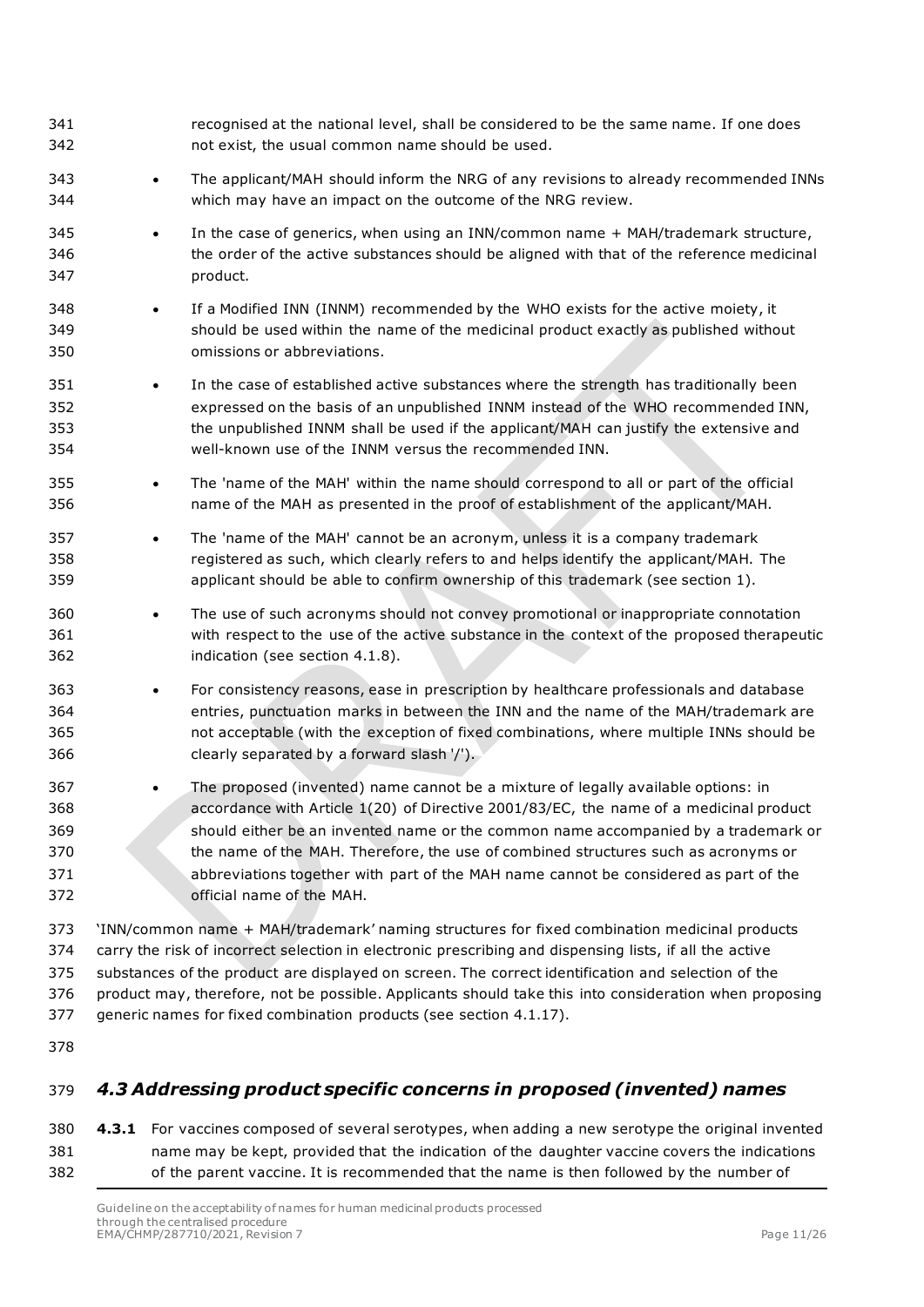- serotypes present in order to ensure differentiation between parent and daughter vaccines. The description of serotypes present is then listed in the qualitative and quantitative composition. An example of the format of the proposed invented name follows:
- Invented name + X [number of serotypes]
- The same applies when different types of antigens are added. This is of particular importance in situations where both vaccines are simultaneously available on the market in order to allow differentiation of the products.
- Applicants are requested to submit a table comparing the proposed and the previous SmPC in order to highlight differences to ensure these will not compromise the safety of the product.
- **4.3.2** For radiopharmaceutical medicinal products, the inclusion of target organs in the (invented) name should be avoided in order to prevent misleading connotations should an extension of the indication include new target organs.
- In principle, numbers should not be used in the name to avoid confusion with the strength. In cases where the numbers appear in the radionuclide, these should be displayed in superscript, 397 i.e.  $^{mass\,number}$ Element + [(Invented) name]
- Numbers included as part of commonly known abbreviations are assessed on a case by case basis.
- **4.3.3** A sponsor may apply for designation of a medicinal product as an orphan medicinal product for an already approved medicinal product provided the orphan designation concerns an unapproved therapeutic indication. In this case, in accordance with Article 7(3) of Regulation (EC) No 141/2000 of 16 December 1999 on Orphan medicinal products, and Commission Communication on the same Regulation (section C.2), at the time of application for a MA, the sponsor must apply for a separate MA (with a different [invented] name) which will cover only 406 the orphan indication(s).
- When reviewing the acceptability of (invented) names for orphan medicinal products, the NRG applies the same approach as for non-orphan medicinal products. It is of particular importance in these cases to provide detailed information on the specific setting in which the product is dispensed and used as well as on the target population.
- **4.3.4** For non-prescription medicinal products, due account should be given to the specific legal status of these medicinal products as defined in Articles 71 and 72 of Directive 2001/83/EC, as amended. The use of qualifiers/abbreviations within the invented name should aid selection/identification/differentiation of the product by the patient and should minimise the risk of inappropriate use.
- In view of the above considerations, the specific criteria as described under sections 4.1.13 and 4.3.9 may not apply here.
- In order to guarantee correct self-medication and compliance by patients/consumers, it is acceptable that invented names are informative without being promotional. The labelling and pack design could be considered as contributing factors to the informative aspect (see also section 4.1.17). The applicant should provide the NRG with an explanation in such cases.
- In case of a switch from "prescription" to "non-prescription" status of an already authorised medicinal product, it is up to the applicant/MAH to choose whether to vary/extend the existing MA and consequently retain the same (invented) name or to submit a separate MAA under a different (invented) name (see section 5). In exceptional cases, depending on the therapeutic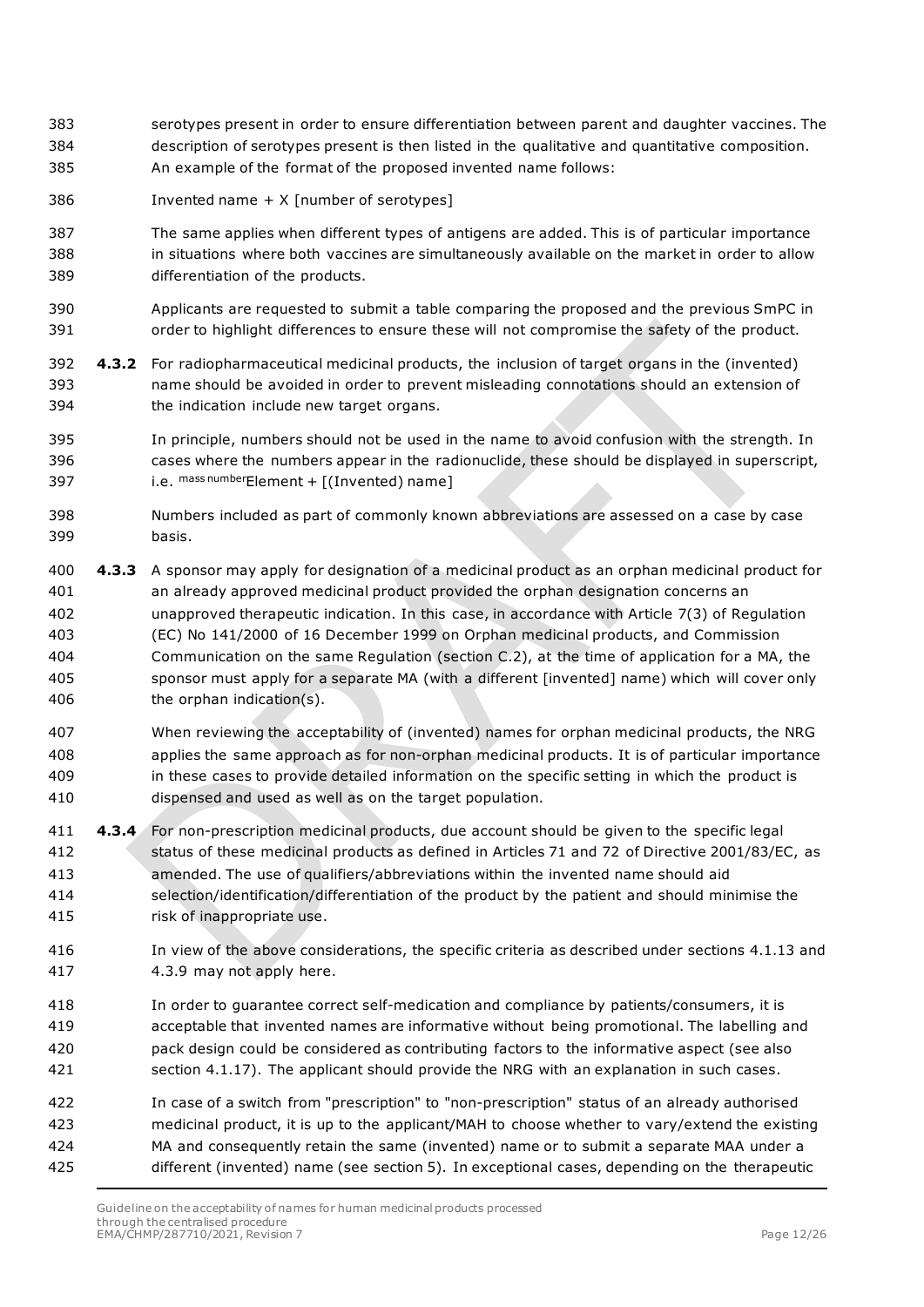- context, the acceptability of the maintenance of the existing (invented) name may be further considered by the CHMP during the evaluation process.
- **4.3.5** For generic/hybrid/similar biological medicinal products the same criteria apply as for any other medicinal products in respect to the (invented) name.

 Special consideration should be given to the proposed (invented) name of a hybrid medicinal product to allow for differentiation when the latter differs in pharmaceutical form, strength, expression of active substance and/or indication from the reference medicinal product or other generics in the market.

- Furthermore, although Article 1(20) of Directive 2001/83/EC applies, applicants should take note of the WHO Guidelines on evaluation of similar biotherapeutic products which state that 436 the name of biosimilar medicinal products should be clearly identifiable by a unique brand (i.e. invented) name.
- **4.3.6** Applications for a CHMP Scientific Opinion in the context of collaboration with the WHO pursuant to Article 58 of Regulation (EC) No 726/2004 do not require the submission of proposed names to the NRG as the medicinal product is not intended for use in the EU.
- **4.3.7** The invented name of a fixed combination medicinal product should be sufficiently different from those of the individual active substances and/or those of other fixed combinations with overlapping active substance(s).
- Furthermore, it is not acceptable to insert the whole invented name of the individual active substance(s) in the proposed invented name for the fixed combination.
- **4.3.8** As multiple applications can have an independent life (e.g. may develop a different indication at a later stage), the proposed (invented) names of such applications should not lead to confusion (see section 6.1).
- 

# <span id="page-12-0"></span> **5. Regulatory aspects related to the acceptability of proposed (invented) names**

- (Invented) names for variation/extension applications should be the same as those of the existing medicinal product. The addition of a qualifier to an invented name which is already in use, constitutes a different invented name, which would require submission as new MAA.
- In case the applicant wants to submit a separate MAA for instance a new indication, a different (invented) name shall be used.
- In the case of line extensions to introduce a prodrug formulation, which is thereby considered not to be

significantly different from parent active substance, the medicinal product will maintain the same

- (invented) name. If the prodrug, however, is significantly different from the parent substance, then a
- new MA should apply.

# <span id="page-12-1"></span>**6. EMA procedure for checking proposed (invented) names**

 The EMA operates a procedure to ensure that objections raised by national competent authorities against the (invented) name of a medicinal product due to potential safety risks or other criteria as defined in section 4 of this document are identified.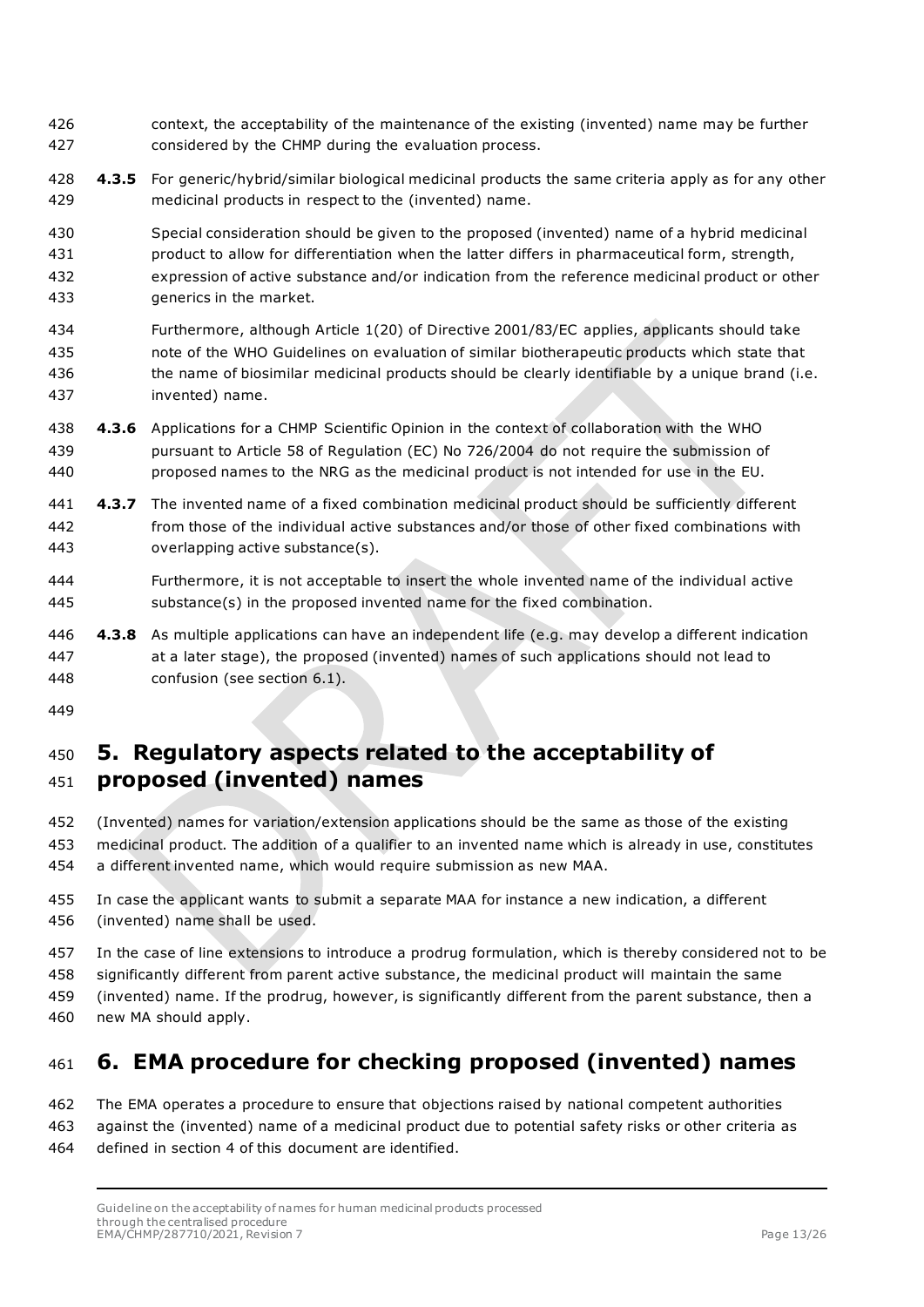<span id="page-13-0"></span> An important aspect of the procedure is the assessment of phonetic and orthographic similarity with other invented names. In order to ensure rational, objective and consistent decision-making process, the NRG makes use of an assessment checklist to support the review of these similarity-based objections (see Appendix 2). With the aim of improving overall quality of submissions to the NRG, applicants are strongly advised to consult this checklist to verify this aspect while researching name

candidates or drafting their justification for the retention of names previously rejected.

The practical experience of the EMA to date has shown that early intervention and checking of the

(invented) name(s) have permitted MAs to be granted without delays related to (invented) name

issues. To best support this activity, applicants are strongly encouraged to adequately research their

474 naming proposals before making a submission to the NRG. The [Public data from Article 57 database](https://www.ema.europa.eu/en/human-regulatory/post-authorisation/data-medicines-iso-idmp-standards/public-data-article-57-database)

which holds the following information: product name, active substance, route of administration,

country of authorisation and name of the MAH, is a valuable resource which applicants can readily

make use of for this purpose (see section 6.3).

## *6.1 Submission of the (invented) name request by the applicant/MAH*

 Provided that the medicinal product was deemed eligible by CHMP for evaluation under the Centralised Procedure, the applicant should inform the EMA of the proposed (invented) name(s) for their medicinal

product (i.e. at the earliest 18 months prior to planned submission date of the MAA). In case the

applicant submits the name review request in parallel to the eligibility request, the actual review would

only take place provided that positive eligibility is granted prior to the NRG meeting. The NRG may,

however, consider some exceptions on a case-by-case basis and on duly justified grounds.

 To allow for review of proposed (invented) names, the applicant(s)/MAH(s) are requested to send to the EMA [\(NRG@ema.europa.eu\)](mailto:NRG@ema.europa.eu) their proposed (invented) name(s) and the draft summary of product characteristics (SmPC) or product profile. Other relevant information may be submitted, such as justifications for deviation from the guideline, justifications for inclusion of a qualifier, results of research in connection to similarity with other invented names, patient information form distributed during clinical trials, justifications for multiple applications, description of a medical device etc. The 'Proposed (Invented) Name Request form' and further details of timing and content of an (invented) [2](#page-13-1) name application are available on the EMA website.<sup>2</sup>

 Up to two proposed (invented) names per MAA can be accepted, either fully or conditionally, by the NRG. A maximum of two (invented) names per name review request can be proposed for consideration at each NRG meeting.

 In principle, where two proposed (invented) names have been accepted by the NRG for a MAA, new requests for the review of additional proposed (invented) names under the same application will not be allowed. The NRG may, on duly justified grounds (i.e. identification of safety issue/health concern after acceptance of (invented) names, conditional acceptability of previously reviewed (invented) names, constraints achieving a global (invented) name, issues relating to the application of the law on trademarks, etc.), allow the assessment of further proposed names in which case the applicant/MAH is required to indicate which two fully accepted (invented) names should finally be maintained for a given MAA provided that they have been accepted. If an applicant wishes to retain a conditionally accepted name together with a fully accepted name, no further submissions will be accepted. In those cases where additional names are submitted based on constraints achieving a global name, applicants are required to submit documentary evidence from the relevant regulatory authority.

<span id="page-13-1"></span>

<sup>2</sup> See the 'Pre-authorisation quidance' section of the Agency's website.

Guideline on the acceptability of names for human medicinal products processed through the centralised procedure EMA/CHMP/287710/2021, Revision 7 Page 14/26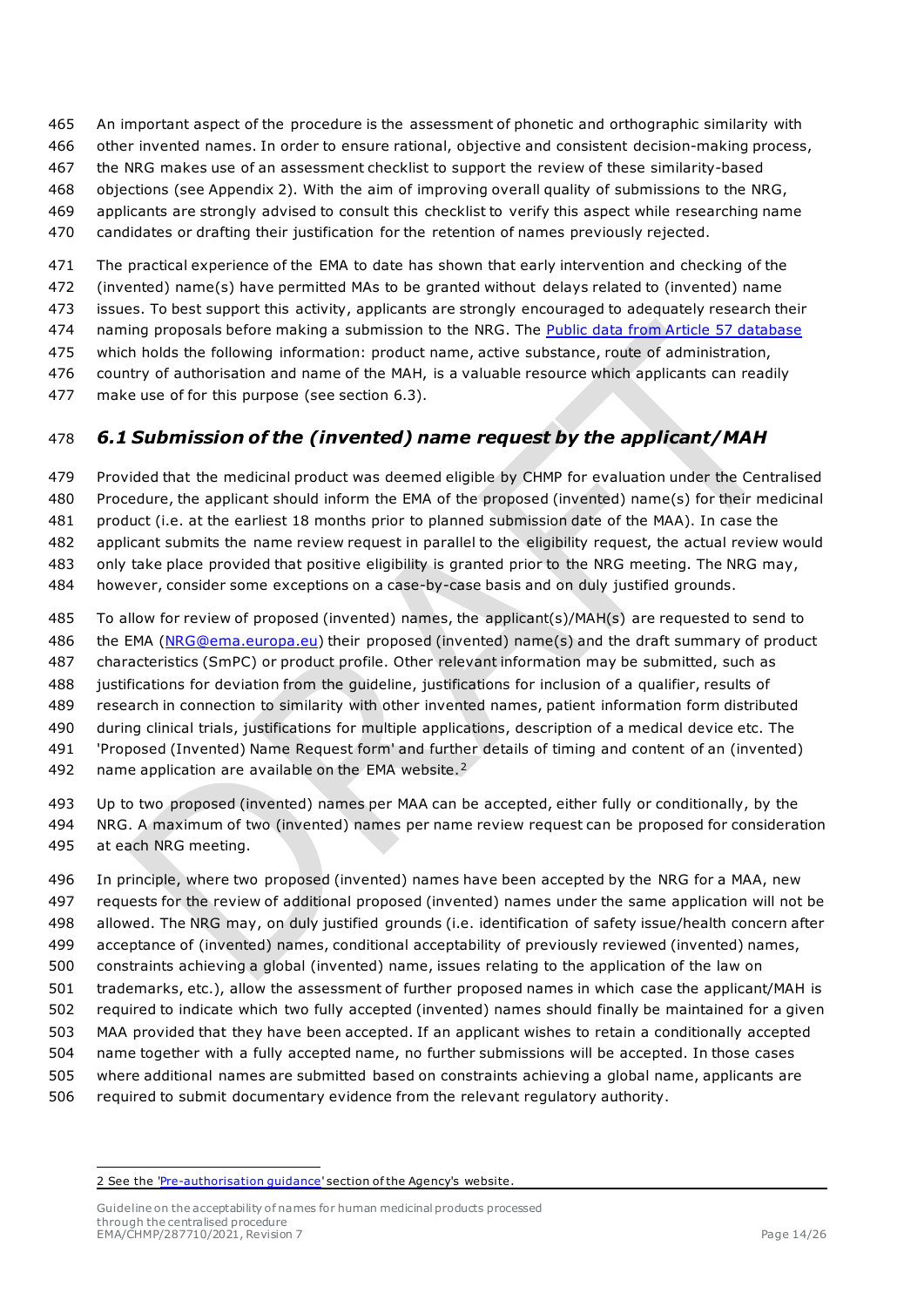- Furthermore, when the limit of two accepted (invented) names is reached within a meeting, the NRG
- will refer to the submitted order of preference for retention of names, and will stop the review of any
- subsequent proposals. Applicants are strongly recommended to take due notice of this practice and
- submit accordingly the order of preference in advance of the NRG meeting. The order of preference
- should include justification applications as applicable, which will always be reviewed in a first instance.
- The applicant/MAH should clearly indicate at the time of submission whether the proposed (invented)
- names are intended to be used in the context of multiple MAAs. This is to allow the NRG to review
- whether the proposed (invented) names are not potentially confusing with each other. As an exception
- to the general rule, up to two proposed (invented) names per duplicate can be accepted by the NRG in
- 516 the context of multiple applications.

### <span id="page-14-0"></span>*6.2 Consultation with the Member States*

- The proposed (invented) name(s) and all the background information provided by the
- applicant(s)/MAH(s) are shared with the NRG contact points nominated by national competent
- authorities (NCAs) of EU Member States. The information is also shared with experts in medication
- safety as part of the consultation.
- The NCAs are requested to inform the EMA of any objections/comments to the proposed (invented)
- name(s) on grounds of safety concerns or other concerns as described above within 30 days of receipt of such notification.
- Representatives from the European Commission (EC), the WHO, patient/consumer organisations, HCP
- organisations and relevant experts selected from the European experts list may participate in the
- group's activities and are consulted on a case by case basis regarding naming issues.

### <span id="page-14-1"></span>*6.3 NRG/CHMP discussion/adoption*

- In order to make best use of the NRG meeting discussion time, applicants are required to perform the adequate due diligence of the name before coming forward with a submission. To this end, Applicants 531 are reminded that information on authorised medicinal products is publicly available via the Public data
- [from Article 57 database.](https://www.ema.europa.eu/en/human-regulatory/post-authorisation/data-medicines-iso-idmp-standards/public-data-article-57-database) In case an unacceptably high number of objections are raised to a given proposed invented name, which would indicate that this proposed name has been poorly researched
- prior to submission, the NRG reserves the right to limit the number of similarity-based objections
- reviewed once it is ascertained that the name will be rejected. The remaining objections will be
- communicated to the applicant. Before submitting a justification to address the rejected names,
- applicants are advised to review all remaining objections raised during the meeting.
- During the NRG meeting, the objection(s) and/or comment(s) to the proposed (invented) name(s)
- received from the different Member States are reviewed. The group evaluates these
- objections/comments based on the criteria described above in section 4.
- If an objection is raised on the basis of similarity between the proposed (invented) name and another
- (invented) name, leading to a risk of confusion in print, speech and/or handwriting, the objection will
- always be evaluated taking into account other distinguishing factors as listed in section 4.
- After evaluation of all relevant factors, the NRG will decide if the proposed (invented) name of a
- medicinal product may be accepted or if further clarifications are to be submitted by the company. Its conclusions/recommendations are presented to the CHMP for adoption.
- Once an invented name has been accepted, any changes to key aspects of the product profile such as indication, route of administration, strength or pharmaceutical form, which may have an impact on the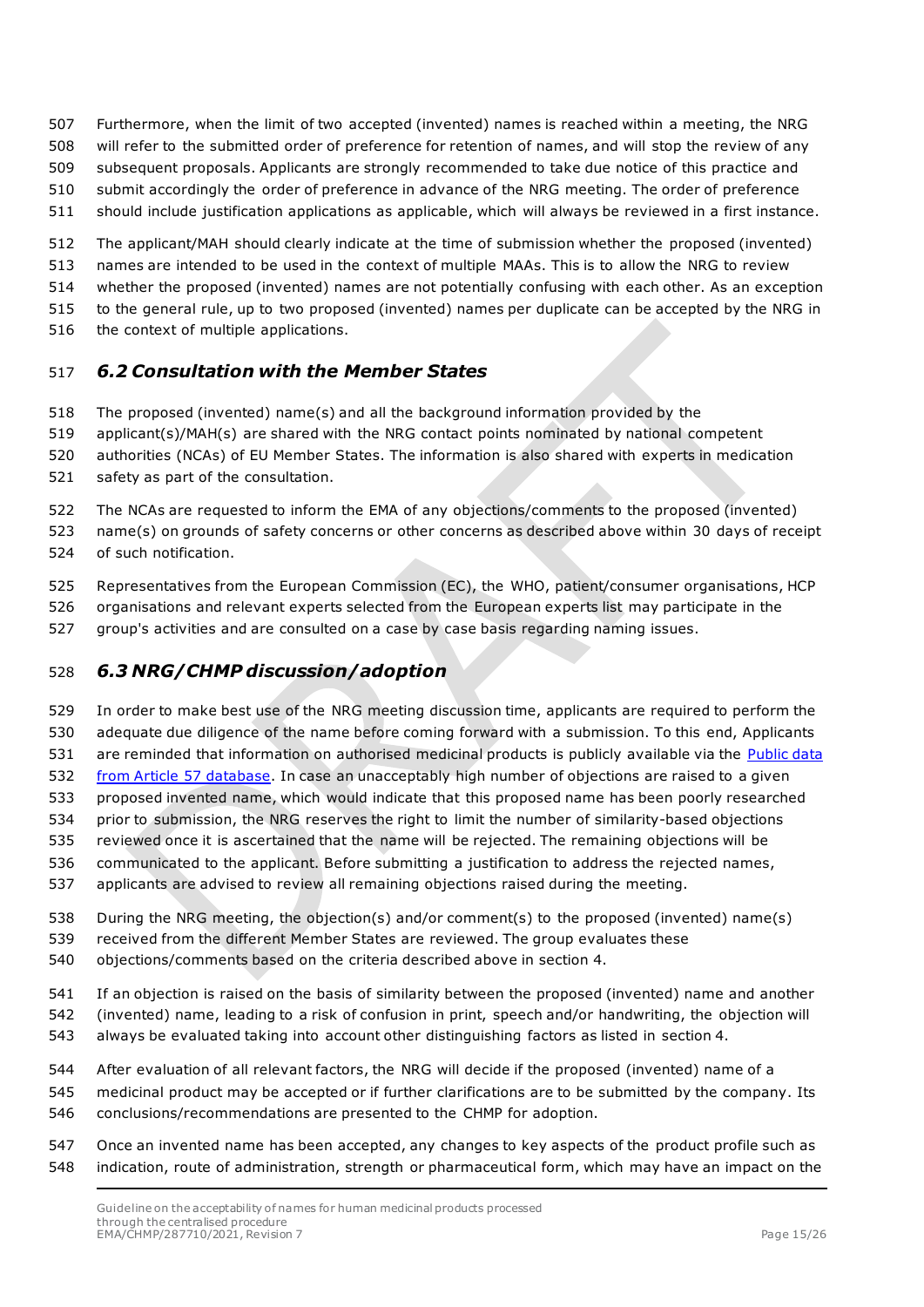- outcome of the review, should be notified to the NRG in order to ensure that the invented name
- remains acceptable. Such changes should be notified at the time of the initial MAA or during the evaluation procedure, as applicable.
- The NRG considers the acceptability of invented names for a period of 2 years from the time of CHMP adoption; this period can be extended once for a further 2 years upon request from the applicant (see section 6.9.2).
- The (invented) name review is valid, at a certain point in time, which does not prohibit the possibility of objections being raised at any time prior or after the granting of the MA.

### <span id="page-15-0"></span>*6.4 Applicant/MAH communication and follow-up*

- After adoption by CHMP, the applicant/MAH will be informed by the NRG Chair of the outcome of the discussion of the proposed (invented) name(s) for their medicinal product(s) together with the reasons and source for the objection(s) raised.
- In case of objections to the proposed (invented) name(s), the applicant may justify the retention of the proposed (invented) name (see section 6.5).
- During the NRG meeting the maintenance or withdrawal of the previous objections to the proposed (invented) name(s), as well as any comment(s) received from the different Member States and the applicant's justification are reviewed.
- If the proposed (invented) name cannot be accepted prior to submission, the MAA can be submitted either under any of the proposed invented names or the common name/scientific name accompanied by a trademark or the name of the MAH.
- At the latest one month prior to the adoption of the CHMP opinion on the concerned MAA, the applicant
- will have to inform the EMA (via the Product Lead) and the NRG secretariat about their choice of the accepted (invented) name.
- If no suitable invented name has been identified at that stage, the opinion will be adopted according to
- the common name or scientific name accompanied by the name of the MAH. However, such name also
- needs the NRG endorsement prior to adoption of the opinion; therefore, sufficient time should be
- allowed for the NRG review to be performed at a regular meeting (see section 1). An accelerated
- review of proposed (invented) names may be performed in very exceptional cases and when
- adequately justified.

## <span id="page-15-1"></span>*6.5 Rejection by NRG/CHMP of a proposed (invented) name*

- In the case of rejection of proposed (invented) names, the applicant/MAH can submit a new request to
- the NRG for the review of new proposed (invented) names, provided that the number of finally
- accepted (invented) names (either fully or conditionally) does not exceed two (e.g. if one of the initially proposed two (invented) names has been rejected, then the applicant/MAH can submit up to 2
- more names for review. If with a new review there is a possibility of exceeding the limit of accepted
- names, an order of preference must be submitted (see section 6.1).
- It is emphasised that although objections due to conflicting names with existing medicinal products may have only been raised by the Member State(s) indicated in the outcome document, this does not exclude the possibility that the medicinal products referred to may exist in other Member States.
- In those cases where a proposed (invented) name is rejected the applicant/MAH has the following possibilities: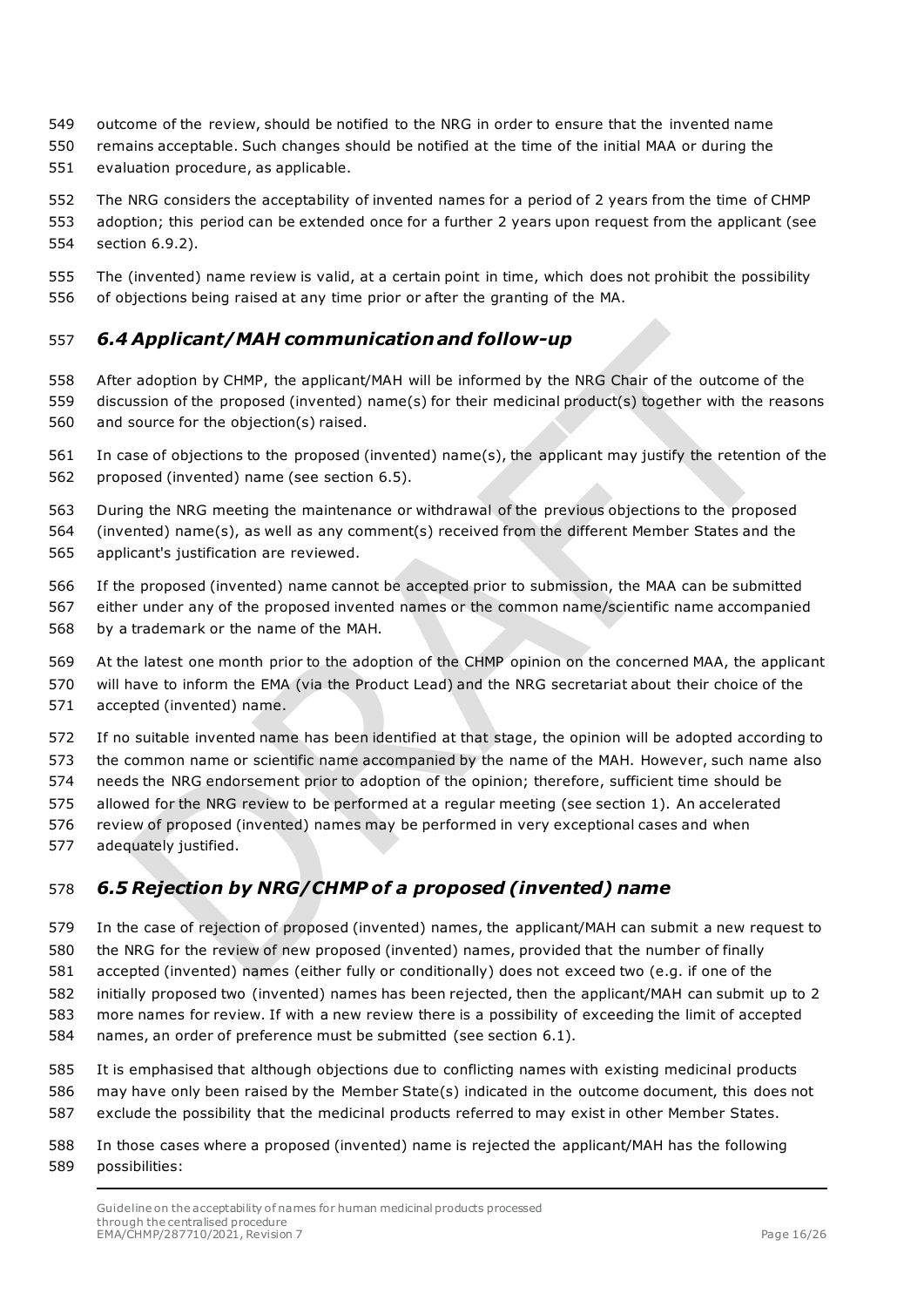- To submit proposals for new (invented) names, which are checked through the same procedure as described above.
- To justify retaining the (invented) name addressing specifically all the objections raised. The applicant/MAH should note that where objection(s) identified in the outcome letter were raised for conflicting names nationally authorised by the particular Member State(s), this does not exclude the possibility that the medicinal products referred to may exist in other Member States. The applicant/MAH should verify whether this is the case. The justification will also need to include an assessment of potential for harm to the patient in case of a mix-up. This guideline should be taken into consideration, as appropriate, to address points for the original objection(s).
- Where new information not previously brought to the attention of the NRG becomes available to the applicant, the submission of additional/subsequent justifications to the NRG are considered acceptable.
- Applicants/MAHs should submit their request using the Justification form option of the Proposed [3](#page-16-1) (Invented) Name Request form which is available on the EMA website<sup>3</sup>.
- Such justification will thereafter be shared with all Member States for consideration, and comments received discussed at the subsequent NRG meeting. The Member States which raised objections are requested to assess the justification and reconsider their objection.
- If no invented name is accepted before adoption of the CHMP opinion, the opinion will be adopted under the common name or scientific name together with the name of the MAH (section 6.4).
- In such a case, as soon as the Commission Decision is granted, the concerned MAH has the possibility to submit a variation (section 6.7.1) if they wish to use an invented name, on the condition that such name has been considered acceptable by the NRG in accordance with the procedure described under section 6.
- Exceptionally, provided all means have been exhausted, the applicant/MAH may request the matter to be presented to the CHMP within the context of the evaluation of the medicinal product.

## <span id="page-16-0"></span>*6.6 Conditional acceptability and bilateral negotiations*

- Similarity-based objections are endorsed against approved invented names with a MA in place, an ongoing MAA, or which are in the MA pre-submission phase. When a MA is not in place, the application is referred to as a 'pending submission'.
- Proposed names which only have similarity-based objections with the name(s) of a pending submission, but not of authorised products, are considered to be 'conditionally' accepted.
- The NRG secretariat is responsible for informing concerned applicants of any changes to the conditional
- acceptability of their invented name (i.e. when the invented name becomes rejected or fully accepted).
- Should an applicant intend to use a conditionally accepted name for a MAA, they are required to liaise
- with the NRG secretariat to confirm the suitability of the name at the latest one month prior to CHMP
- opinion. A MA may be granted with the conditionally accepted name, if a MA for the contending name
- has not yet been granted.
- An applicant may request to enter into a *bilateral negotiation* with the applicant of the conflicting name with a view to resolving the situation between them. This process requires that both parties provide

<span id="page-16-1"></span><sup>3</sup> See the 'Pre-authorisation quidance' section of the Agency's website.

Guideline on the acceptability of names for human medicinal products processed through the centralised procedure EMA/CHMP/287710/2021, Revision 7 Page 17/26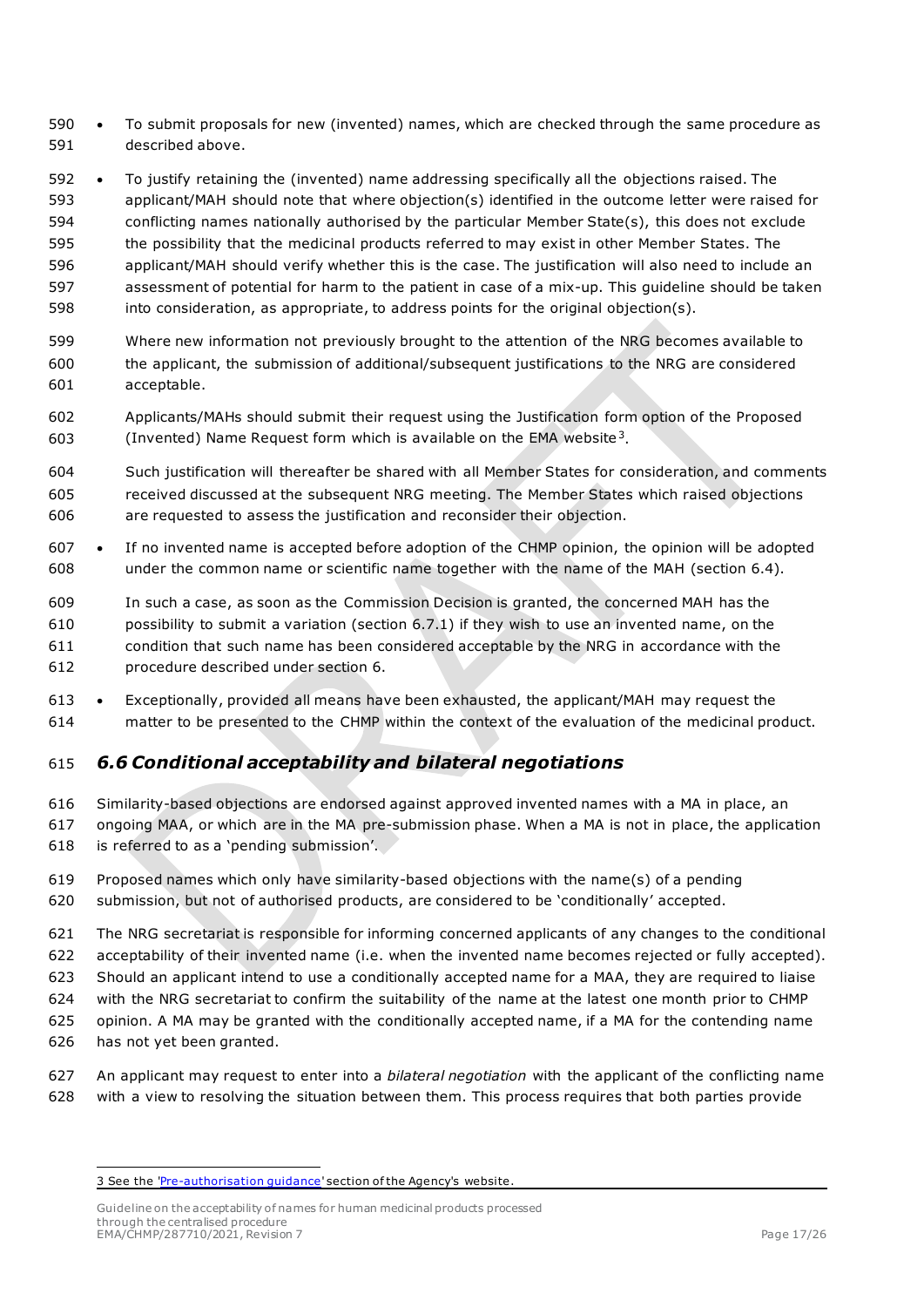- consent for the NRG secretariat to disclose applicant identities and invented names, thereby triggering a negotiation process between the affected parties.
- Before a negotiation process has been established, the EMA cannot disclose any information regarding the contending name; this is considered commercially confidential information whose disclosure might prejudice the commercial interests of the other applicant to an unreasonable degree.

 When an applicant confirms their wish to initiate a bilateral negotiation, the NRG secretariat informs the contending applicant, and requests confirmation of their interest to participate in the process. If both companies are in agreement they will be requested to provide consent for EMA to disclose the relevant commercially confidential information (i.e. the invented name, applicant/MAH name and contact person for the negotiation process). This consent should be provided in the form of a signed agreement by the relevant/authorised signatory. In those cases where the contending name is that of a national pending MAA, the communication with the relevant applicant at national level is made by the

- corresponding NCA.
- The EMA is the sole responsible for the initial communication between both parties. The EMA, and
- NCAs (in the case of national pending MAAs) are not involved in the negotiation *per se*; therefore, once
- the agreement for a bilateral negotiation is in place and relevant details have been disclosed, the NRG
- Secretariat withdraws from process. Both applicants are expected to inform the NRG Secretariat of the
- outcome of the negotiation.

#### <span id="page-17-0"></span>*6.7 Post-authorisation issues related to (invented) names*

- Applicants should consider the future life-cycle of the medicinal product and post-authorisation
- changes which may lead to discrepancies between the product profile and the invented name. Changes
- to key aspects of the product profile which may have an impact on the acceptability of a name should
- be communicated by the MAH to the NRG.

### <span id="page-17-1"></span>**6.7.1 Change of the (invented) name**

- The (invented) name can be changed at the post-authorisation stage through a variation procedure,
- e.g. in case the (invented) name has not been accepted prior to the adoption of the opinion(s) by the CHMP or if the MAH wishes to change the name.
- Post-authorisation procedural advice with regards to the change of (invented) name can be found at 657 the EMA website<sup>[4](#page-17-3)</sup>.

### <span id="page-17-2"></span>**6.7.2 Other post-authorisation activities**

- *6.7.2.1 Report of prescription errors/medication errors due to the (invented) names of medicinal products:*
- If prescription errors/medication errors due to the (invented) names of medicinal products
- (e.g. mix-up with another medicinal product) result in an adverse reaction, such adverse,
- such adverse reactions should be reported within the pharmacovigilance systems established
- at the side of the MAHs, within Member States and at EU level (for pharmacovigilance
- obligations see Regulation (EC) No 726/2004, Directive 2001/83/EC and Good
- Pharmacovigilance Practices), i.e. expedited or periodic reporting of adverse reactions in accordance with the legislation.

<span id="page-17-3"></span><sup>4</sup> See the ['Post-marketing authorisation](http://www.ema.europa.eu/ema/index.jsp?curl=pages/regulation/document_listing/document_listing_000090.jsp&mid=WC0b01ac0580023398) section of the Agency's website.

Guideline on the acceptability of names for human medicinal products processed through the centralised procedure EMA/CHMP/287710/2021, Revision 7 Page 18/26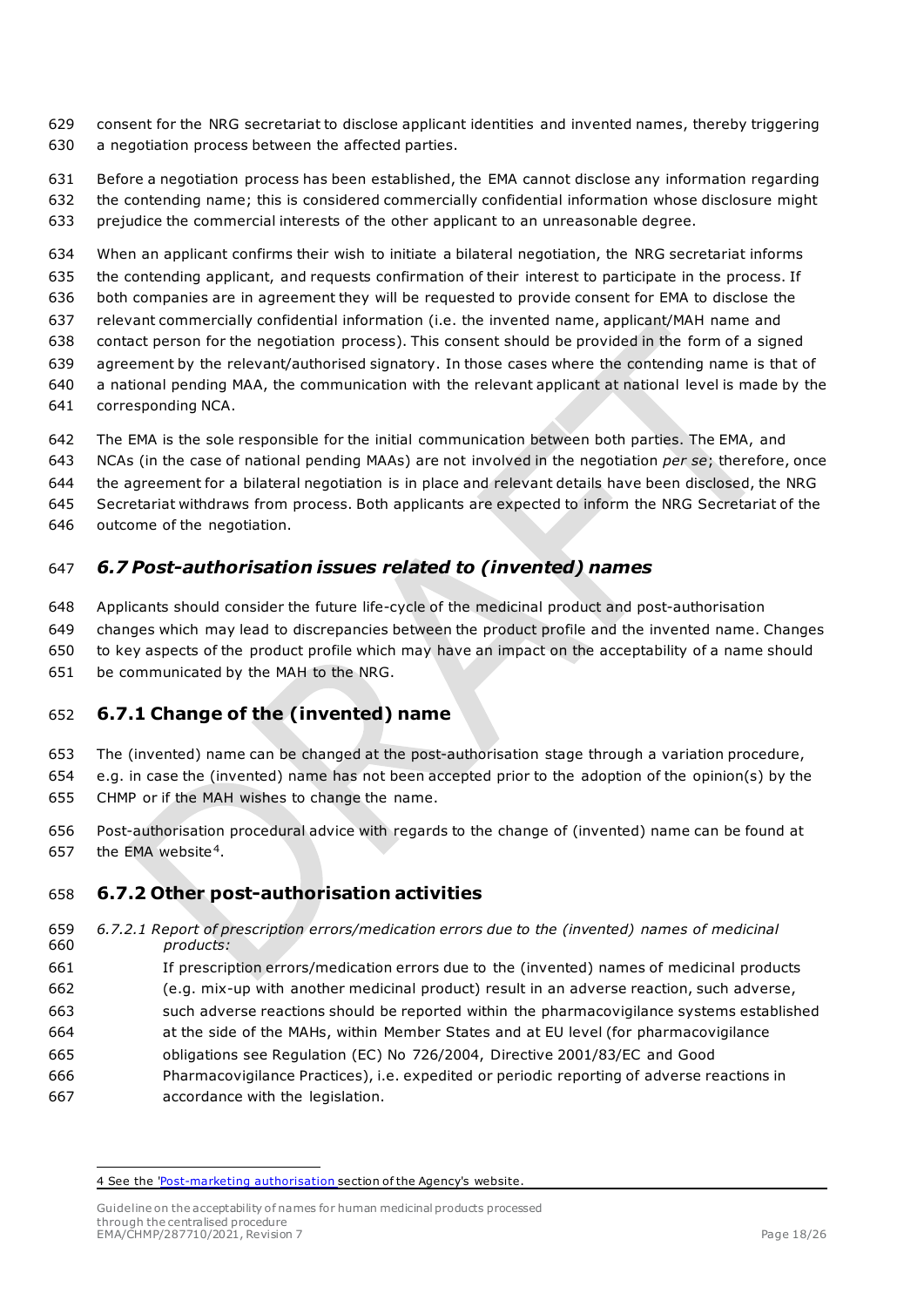- Regardless of the association with adverse reaction(s), medication errors related to the (invented) name of a medicinal product (e.g. product name confusion) should be notified by marketing authorisation holders or applicants to the NRG via the dedicated mailbox [\(NRG@ema.europa.eu\)](mailto:NRG@ema.europa.eu) for centrally authorised products.
- It is acknowledged that there is underreporting of potential medication errors related to names of medicinal products, therefore, if applicants become aware of information (for instance through a HCP) or relevant literature related to near-misses, they are requested to inform the NRG accordingly.
- Further it should be recognised that, where names convey misleading therapeutic connotations, there may be a risk for misuse or abuse of the product. Where such misuse or abuse leads to an adverse reaction, reporting within the pharmacovigilance system applies.
- NRG will take measures within its area of responsibility to prevent possible medication errors by close collaboration with the Quality Review of Documents (QRD) Group and the Pharmacovigilance Risk Assessment Committee (PRAC).

### <span id="page-18-0"></span>*6.8 Maintenance of (invented) names*

#### <span id="page-18-1"></span>**6.8.1 Withdrawal of an accepted (invented) name**

- 684 The withdrawal notification should be made to the NRG secretariat by email [\(NRG@ema.europa.eu\)](mailto:NRG@ema.europa.eu). No further document or justification is required.
- The withdrawal of a MAA, whether it is in the pre-authorisation phase, or during the evaluation procedure automatically entails the withdrawal of the accepted (invented) name(s) (see section 6.8.2).

### <span id="page-18-2"></span>**6.8.2 Expiry of an accepted (invented) name**

- Once a MAA is submitted the accepted (invented) name is considered to be 'in use' and will not expire
- during the MA procedure, even if the expiry date is reached. However, when an ongoing MAA is
- withdrawn during the procedure, the (invented) name is automatically considered withdrawn (see
- section 6.8.1).

## <span id="page-18-3"></span>*6.9 Re-use and reconfirmation of (invented) names*

- The general principles applied by the NRG when reviewing requests for re-use or reconfirmation are presented below. These criteria do not apply to (invented) names which have expired, in which case a full new name review process will be undertaken (see section 6.1).
- In case the applicant for a re-use or reconfirmation application of a given approved (invented) name is different from the initial one, proof of agreement between the two parties should be provided.
- Applications for re-use and reconfirmation should be submitted to the EMA using the 'Proposed
- (Invented) Name Request form'.

#### <span id="page-18-4"></span>**6.9.1 Re-use**

- The re-use of an (invented) name is the use of the same name for a product with the same or a
- different product profile to that originally applied for. Applicants may choose to re-use names that have
- been used in MAAs (granted or not, marketed or not) or that have not been used in MAAs. The re-use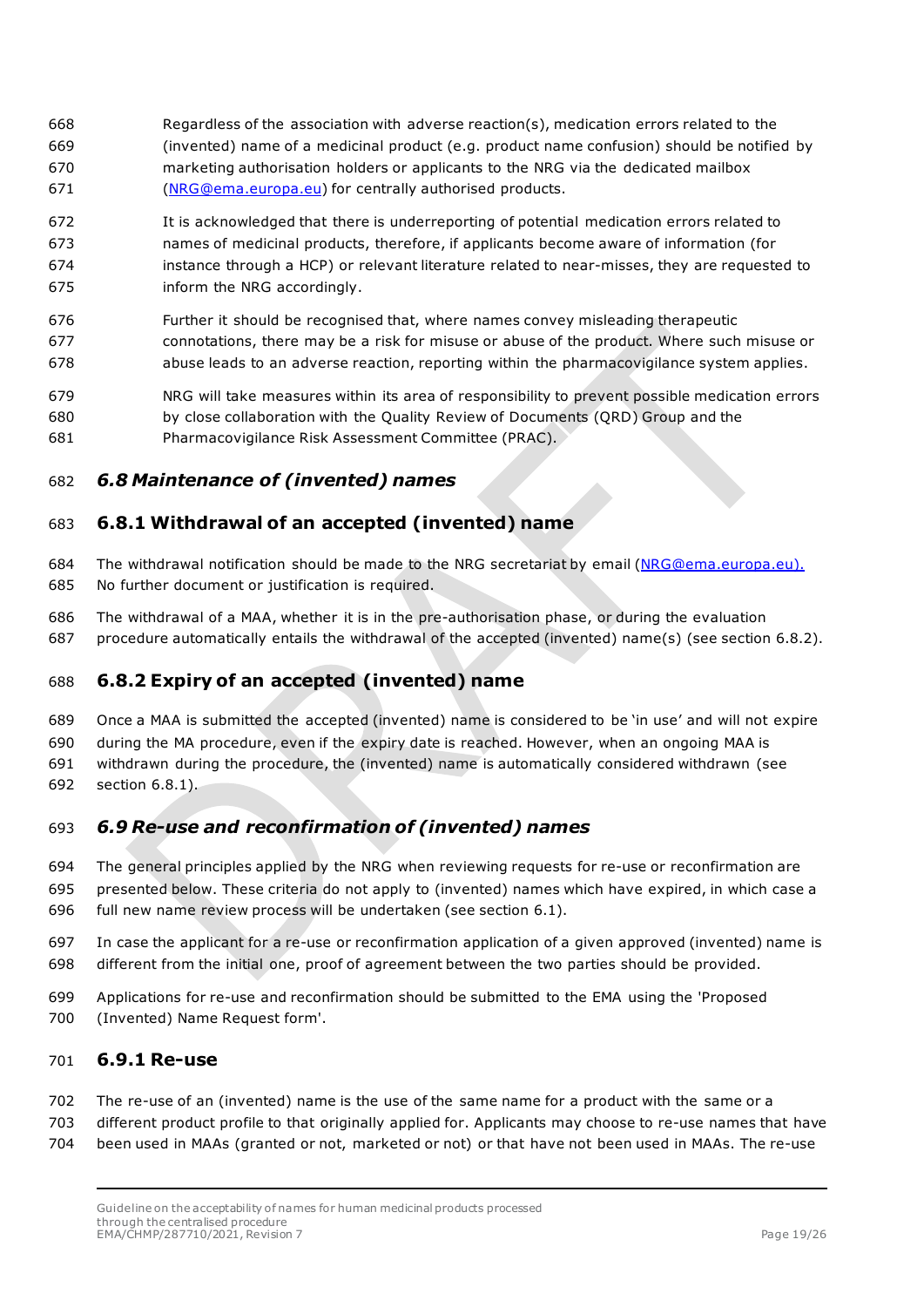- of an (invented) name may lead to the potential risk of confusion with different medicines depending on the specific case, and calls for decisions to be taken on a case by case basis by the NRG.
- The NRG conclusion on any proposed (invented) name is strictly related to the product profile
- presented by the applicant (see section 4.1). When reviewing the re-use of (invented) names already
- used in a marketing authorisation application, the NRG will take into consideration aspects related to
- product awareness (e.g. safety issues, industry communications, public documents released by health
- authorities, healthcare professionals, patient organisations, etc.) as well as the potential risk for mix-
- up. The applicant may provide supportive documentation in order to alleviate such concerns.
- According to the current name review process, up to two proposed (invented) names per marketing
- authorisation application can be accepted by the NRG, out of which only one single (invented) name is
- to be used as part of the centralised marketing authorisation. The accumulation of a high number of
- accepted invented names which are not used by applicants creates difficulties in finding future
- acceptable invented names. Therefore, applicants are encouraged to re-use approved invented names
- taking into consideration the general principles above.

### <span id="page-19-0"></span>**6.9.2 Reconfirmation**

The reconfirmation on an approved (invented) name is the extension of the expiry date by a further

two-year period. Requests for reconfirmation are applicable to approved (invented) names with the

same product profile only, and can be granted only once, before the expiry of the (invented) name.

It is the responsibility of the applicant to monitor the lapse of the acceptance period. Requests for

- reconfirmation should be submitted sufficiently in advance to ensure a review by the NRG prior to the
- expiry of the (invented) name.

## <span id="page-19-1"></span>**7. Addressing transparency**

 Periodically, the EMA publishes statistical information on the outcome of the NRG review on (invented) names.

## <span id="page-19-2"></span>**8. General contact details**

730 General (invented) names queries can be submitted to **NRG@ema.europa.eu.**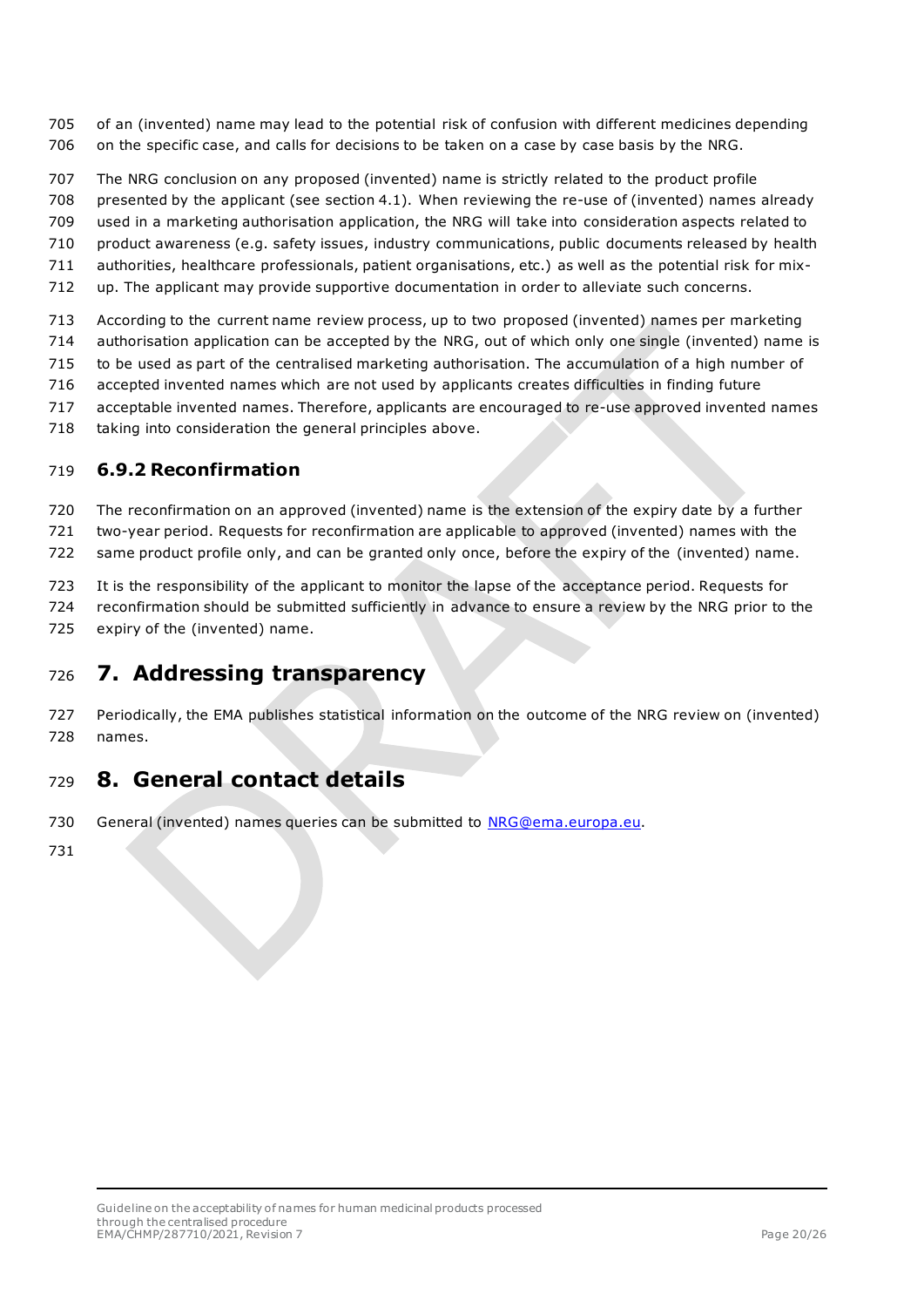# <span id="page-20-0"></span>**List of acronyms**

| 733 | <b>ADR</b>  | Adverse reaction                               |
|-----|-------------|------------------------------------------------|
| 734 | <b>CHMP</b> | Committee for Medicinal Products for Human Use |
| 735 | <b>EC</b>   | <b>European Commission</b>                     |
| 736 | <b>EMA</b>  | <b>European Medicines Agency</b>               |
| 737 | EU          | European Union                                 |
| 738 | <b>HCP</b>  | Healthcare professional                        |
| 739 | <b>INN</b>  | International non-proprietary name             |
| 740 | <b>INNM</b> | Modified international non-proprietary name    |
| 741 | <b>MA</b>   | Marketing authorisation                        |
| 742 | MAA         | Marketing authorisation application            |
| 743 | <b>MAH</b>  | Marketing-authorisation holder                 |
| 744 | <b>NCA</b>  | National competent authority                   |
| 745 | <b>NRG</b>  | Name Review Group                              |
| 746 | <b>PRAC</b> | Pharmacovigilance Risk Assessment Committee    |
| 747 | RoA         | Route of administration                        |
| 748 | SmPC        | Summary of product characteristics             |
| 749 | <b>WHO</b>  | World Health Organization                      |
| 750 |             |                                                |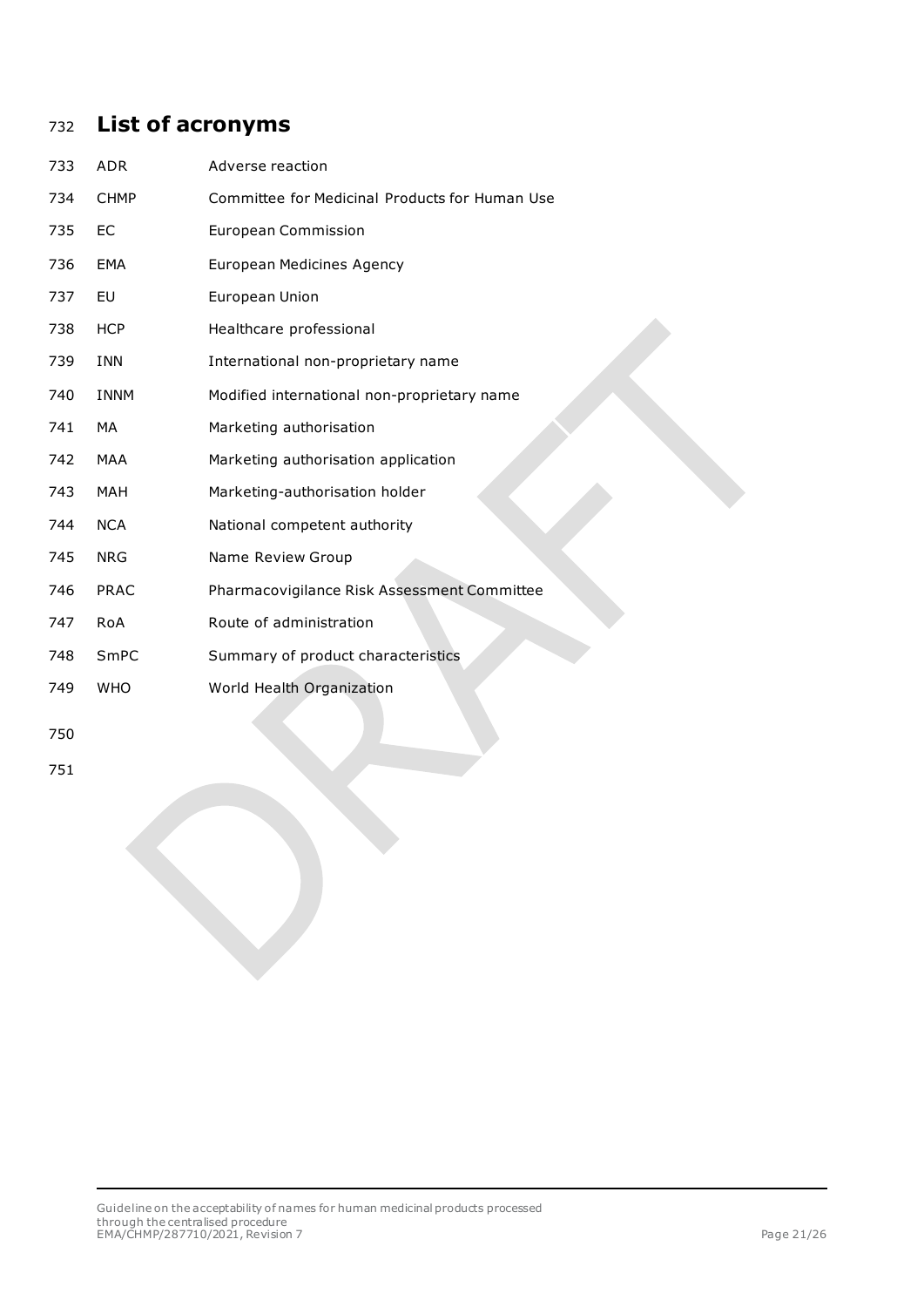# <span id="page-21-0"></span> **Appendix 1 – Additional attributes to assist in determining the degree of similarity**

 Below, are additional examples of attributes to take into consideration in determining the degree of similarity of the proposed invented name (see section 6). This should not be considered as an exhaustive list. Applicants should take into consideration the multilingual aspects of the single name

- principle:
- Identical prefix
- Identical infix
- Identical suffix
- 761 Similar length of the name
- Similar spelling
- Upstrokes (capital and lower case e.g. 'P', 'd') in similar locations
- Downstrokes (e.g. 'q', 'y') in similar locations
- 765 Cross-strokes (e.g. 'x', 't') in similar locations
- 766 Dotted letters (e.g. 'i') in similar locations
- Ambiguity introduced when scripting letters (e.g., 'P' may appear as 'B', 'D', or 'R'; lower case 'r' may appear as 'e', 'v' or 'I'; lower case 'a' may appear as any vowel; lower case 'x' may appear as 769 lower case 't', 'f' or 'y' etc.)
- Similar number of words/groups of characters in a name (A "word" is considered as any group of characters separated by a space)
- 772 Similar number of syllables
- Similar stresses (e.g., Trycel and Triafil have similar stresses: TRY-cel and TRIA-fil; try-CEL and tria-FIL)
- Placement of vowel sounds is similar (e.g., 'e' may sound like 'a' or 'i'; 'i' may sound like 'a' or 'e'; 'a' may sound like 'e' or 'i' etc.)
- Placement of consonant sounds is similar (e.g., 'n' may sound like 'm', 'dn', 'gn', 'kn', 'mn', 'pn'; 't' 778 may sound like 'd', 'b' or 'pt' etc.)
- First letter and/or sound (but made with the same letter) is identical
- Last letter is identical
- Same letters but in different order (e.g., Termix and Trevisc the "er" and "re" can be interpreted as the same and do not provide protection from name confusion)
- Some letters are written but not pronounced (silent letters)
-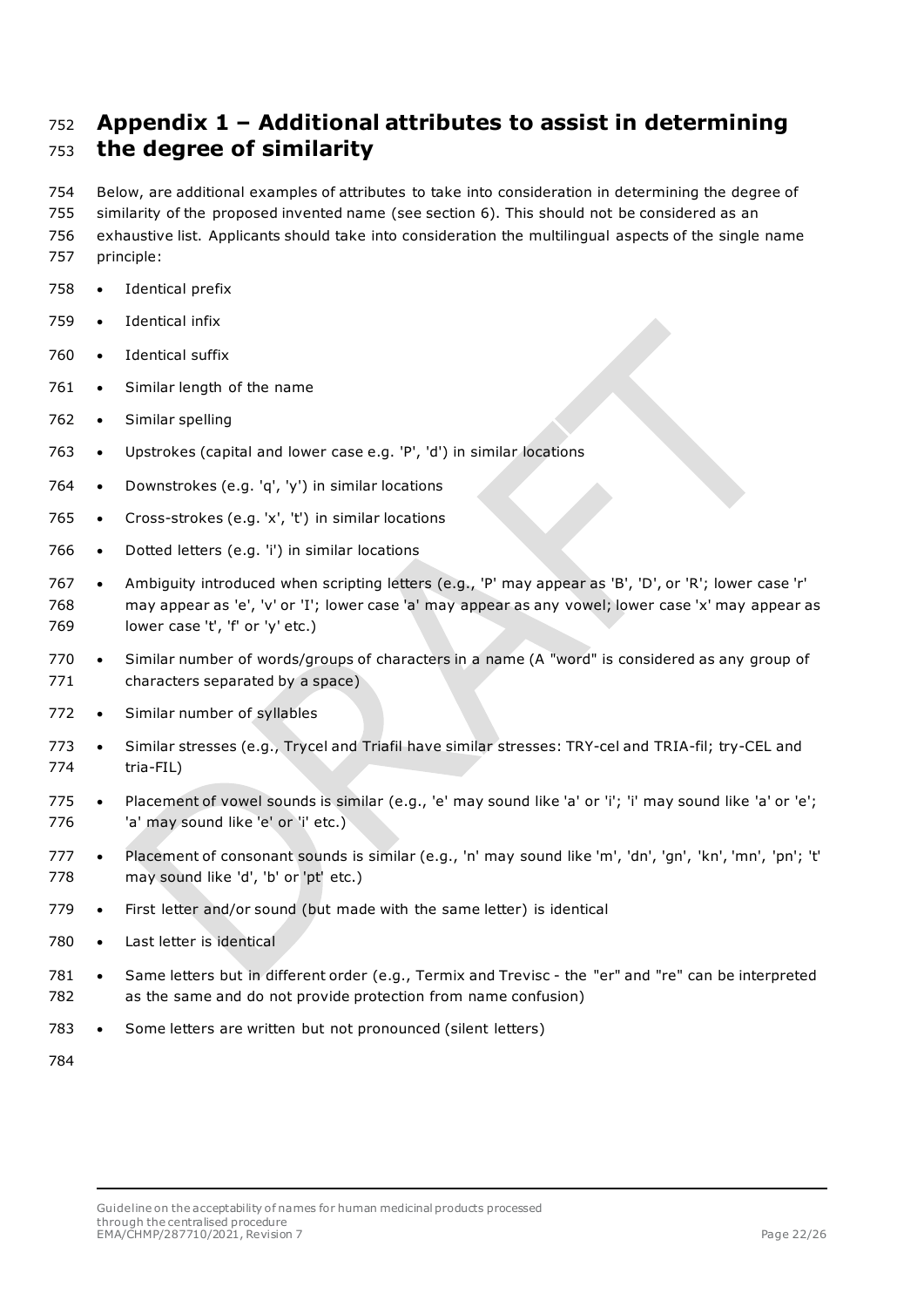# <sup>785</sup> **Appendix 2 – NRG checklist for assessment of objections on the basis of name similarities**

|              |                          |                                                                                                                                                                                                                                                                                                                                                                                                                             | <b>High</b>                                                                                                                                 | <b>Medium</b>  | Low              |                |           |                       |                |                                                                |            |           |
|--------------|--------------------------|-----------------------------------------------------------------------------------------------------------------------------------------------------------------------------------------------------------------------------------------------------------------------------------------------------------------------------------------------------------------------------------------------------------------------------|---------------------------------------------------------------------------------------------------------------------------------------------|----------------|------------------|----------------|-----------|-----------------------|----------------|----------------------------------------------------------------|------------|-----------|
|              | Degree of                | <b>Print</b>                                                                                                                                                                                                                                                                                                                                                                                                                |                                                                                                                                             |                |                  |                |           |                       |                |                                                                |            |           |
| $\mathbf{1}$ | orthographic and         | <b>Speech</b>                                                                                                                                                                                                                                                                                                                                                                                                               |                                                                                                                                             |                |                  |                |           |                       |                |                                                                |            |           |
|              | phonetic similarity      | <b>Handwriting</b>                                                                                                                                                                                                                                                                                                                                                                                                          |                                                                                                                                             |                |                  |                |           |                       |                |                                                                |            |           |
|              |                          | <b>Cognitive error</b>                                                                                                                                                                                                                                                                                                                                                                                                      |                                                                                                                                             |                |                  |                |           |                       |                |                                                                |            |           |
|              |                          |                                                                                                                                                                                                                                                                                                                                                                                                                             |                                                                                                                                             |                |                  | <b>Yes</b>     | No        | n/a                   | <b>Unclear</b> | Are any medicine<br>management<br>process controls in<br>place | <b>Yes</b> | <b>No</b> |
|              | <b>Setting of use</b>    | Possible risk identified at PRESCRIPTION level?                                                                                                                                                                                                                                                                                                                                                                             |                                                                                                                                             |                |                  |                |           |                       |                |                                                                |            |           |
| 2            |                          | e.g. - Same therapeutic area/indication<br>- Same prescriber<br>- Close on electronic prescribing lists<br>- Handwritten prescriptions<br>- Emergency situations                                                                                                                                                                                                                                                            |                                                                                                                                             |                |                  |                |           |                       |                |                                                                |            |           |
|              |                          | Possible risk identified at DISPENSING level?                                                                                                                                                                                                                                                                                                                                                                               |                                                                                                                                             |                |                  | <b>Yes</b>     | <b>No</b> | n/a                   | <b>Unclear</b> |                                                                |            |           |
|              |                          | e.g. - Same storage conditions and proximity (e.g. shelf, fridge,<br>controlled drugs locked cupboard, etc.)<br>- Close on electronic dispensing lists.<br>- Same dispensing facility (hospital pharmacy, community<br>pharmacy, aseptic department, directly from ward stock, directly<br>shipped by manufacturer on patient named basis, etc.)<br>-Emergency situations<br>Possible risk identified at PREPARATION level? |                                                                                                                                             |                |                  | <b>Yes</b>     | <b>No</b> | n/a                   | <b>Unclear</b> |                                                                |            |           |
|              |                          | - Can they both be put in a Monitored Dosage System<br>(MDS)/Individualised dosing system?<br>Possible risk identified at <b>ADMINISTRATION</b> level?                                                                                                                                                                                                                                                                      | e.g. - Both to be mixed together prior to administration (e.g. error<br>e.g. - Self-administration in same patient population? (patient may |                | <b>Yes</b>       | N <sub>o</sub> |           | <b>Unclear</b><br>n/a |                |                                                                |            |           |
|              |                          | confuse both products at home)<br>- Emergency situations<br>- Administered by HCP                                                                                                                                                                                                                                                                                                                                           |                                                                                                                                             | <b>Similar</b> | <b>Different</b> |                | n/a       |                       |                |                                                                |            |           |
|              |                          |                                                                                                                                                                                                                                                                                                                                                                                                                             | <b>Same</b>                                                                                                                                 |                |                  |                |           |                       |                |                                                                |            |           |
| 3            | <b>Elements that may</b> | <b>Strengths</b>                                                                                                                                                                                                                                                                                                                                                                                                            |                                                                                                                                             |                |                  |                |           |                       |                |                                                                |            |           |

<span id="page-22-0"></span>Guideline on the acceptability of names for human medicinal products processed through the centralised procedureGuideline on the<br>acceptability of names for human medicinal products processed through the centralised procedu EMA/CHMP/287710/2021, Revision 7 Page 23/26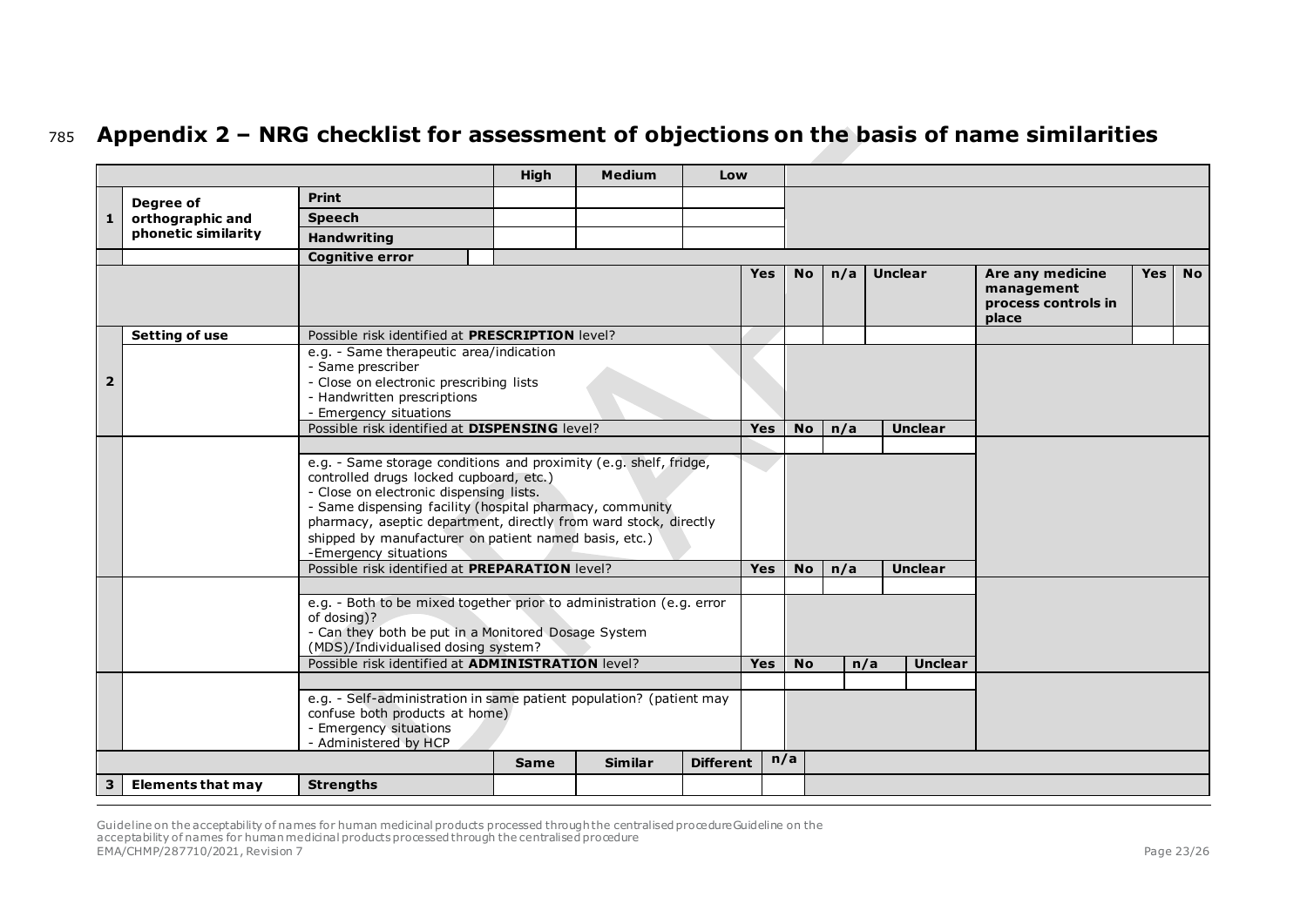|                                                                       | increase/reduce the                                 | <b>Pharmaceutical forms</b> |  |                                       |  |  |  |  |  |  |  |  |
|-----------------------------------------------------------------------|-----------------------------------------------------|-----------------------------|--|---------------------------------------|--|--|--|--|--|--|--|--|
|                                                                       | risk of confusion<br><b>Route of administration</b> |                             |  |                                       |  |  |  |  |  |  |  |  |
|                                                                       |                                                     | Legal status                |  |                                       |  |  |  |  |  |  |  |  |
|                                                                       |                                                     | <b>Proposed labeling</b>    |  |                                       |  |  |  |  |  |  |  |  |
|                                                                       |                                                     | <b>High</b>                 |  | e.g. death or major injury.           |  |  |  |  |  |  |  |  |
| 4                                                                     | Potential for harm in<br>case of accidental         | <b>Medium</b>               |  | e.g. minor injury.                    |  |  |  |  |  |  |  |  |
|                                                                       |                                                     | Low                         |  | e.g. no injury.                       |  |  |  |  |  |  |  |  |
|                                                                       | mix-up                                              | n/a                         |  | e.g. no risk of confusion identified. |  |  |  |  |  |  |  |  |
| e.g. when the actual potential for harm is unknown.<br><b>Unknown</b> |                                                     |                             |  |                                       |  |  |  |  |  |  |  |  |

786

787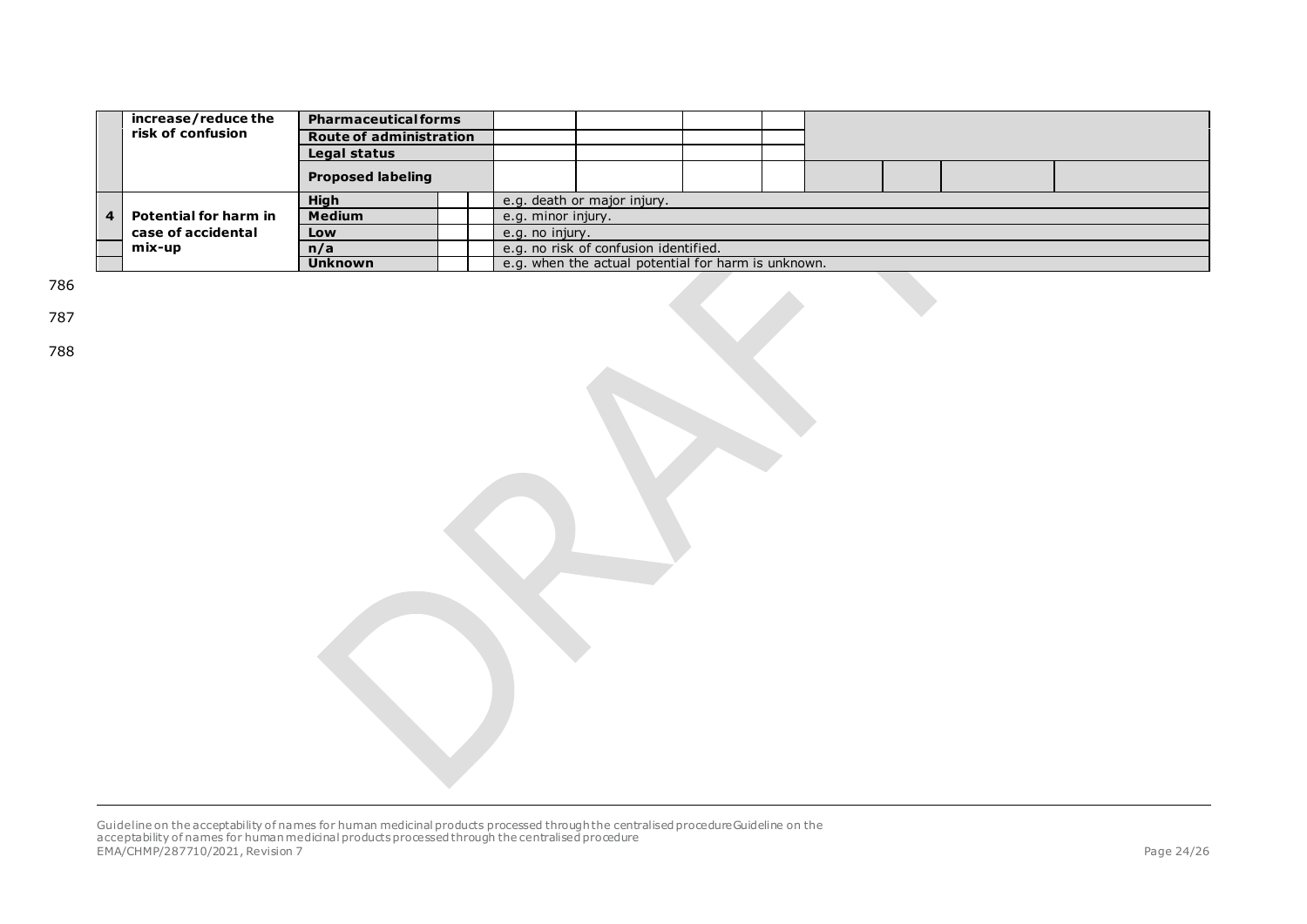## <span id="page-24-0"></span>**References and useful websites**

- 1 Regulation (EC) No 726/2004 of the European Parliament and of the Council of 31 March 2004 791 laying down Community procedures for the authorisation and supervision of medicinal products for human and veterinary use and establishing a European Medicines Agency.
- 2 Directive 2001/83/EC of the European Parliament and of the Council of 6 November 2001 on the Community code relating to medicinal products for human use.
- 3. Council Regulation (EC) No 207/2009 of 26 February 2009 on the Community trade mark.
- [http://www.emea.europa.eu/docs/en\\_GB/document\\_library/Other/2011/07/WC500109576.pdf](http://www.emea.europa.eu/docs/en_GB/document_library/Other/2011/07/WC500109576.pdf)
- 4 Notice to Applicants (NTA) VOLUME 2A Procedures for marketing authorisation CHAPTER 1 MARKETING AUTHORISATION.
- 5 Regulation (EC) No 141/2000 of the European Parliament and of the Council of 16 December 1999 on orphan medicinal products.
- 6 Communication from the Commission on Regulation (EC) No 141/2000 on orphan medicinal products.
- 7 Good pharmacovigilance practices:
- [http://www.ema.europa.eu/ema/index.jsp?curl=pages/regulation/document\\_listing/document\\_listi](http://www.ema.europa.eu/ema/index.jsp?curl=pages/regulation/document_listing/document_listing_000345.jsp&mid=WC0b01ac058058f32c)ng [ng\\_000345.jsp&mid=WC0b01ac058058f32c](http://www.ema.europa.eu/ema/index.jsp?curl=pages/regulation/document_listing/document_listing_000345.jsp&mid=WC0b01ac058058f32c)
- 806 8 Good practice quide on risk minimisation and prevention of medication errors (EMA/606103/2014).
- 9 Regulation (EC) No 1234/2008 of 24 November 2008 concerning the examination of variations to the terms of marketing authorisations for medicinal products for human use and veterinary medicinal products.
- 10 EMA pre-authorisation guidance document:
- [https://www.ema.europa.eu/en/human-regulatory/marketing-authorisation/pre-authorisation-](https://www.ema.europa.eu/en/human-regulatory/marketing-authorisation/pre-authorisation-guidance)[guidance](https://www.ema.europa.eu/en/human-regulatory/marketing-authorisation/pre-authorisation-guidance)
- 11 EMA post-authorisation guidance document:
- <https://www.ema.europa.eu/en/human-regulatory/post-authorisation>
- 4. EMA website:<https://www.ema.europa.eu/en>
- 5. Eur-Lex website:<https://eur-lex.europa.eu/homepage.html>
- 817 12 [http://www.ema.europa.eu/ema/index.jsp?curl=pages/regulation/document\\_listing/document\\_listi](http://www.ema.europa.eu/ema/index.jsp?curl=pages/regulation/document_listing/document_listing_000090.jsp&mid=WC0b01ac0580023398) 818 ng 000090.jsp&mid=WC0b01ac0580023398Guideline on the readability of the labelling and package leaflet of medicinal products for human use (Revision 1, 12 January 2009).
- 13 WHO website:<http://www.who.int/en/>
- 14 WHO Guidelines on evaluation of similar biotherapeutic products (SBPs).
- 823 6. Information on INNs<http://apps.who.int/medicinedocs/en/d/Jh1806e/5.html>
- 15 WHO paper on International Nonproprietary Names Modified.
- 16 INN Stem Book 2018.

Guideline on the acceptability of names for human medicinal products processed through the centralised procedureGuideline on the acceptability of names for human medicinal products processed through the centralised procedure EMA/CHMP/287710/2021, Revision 7 Page 25/26